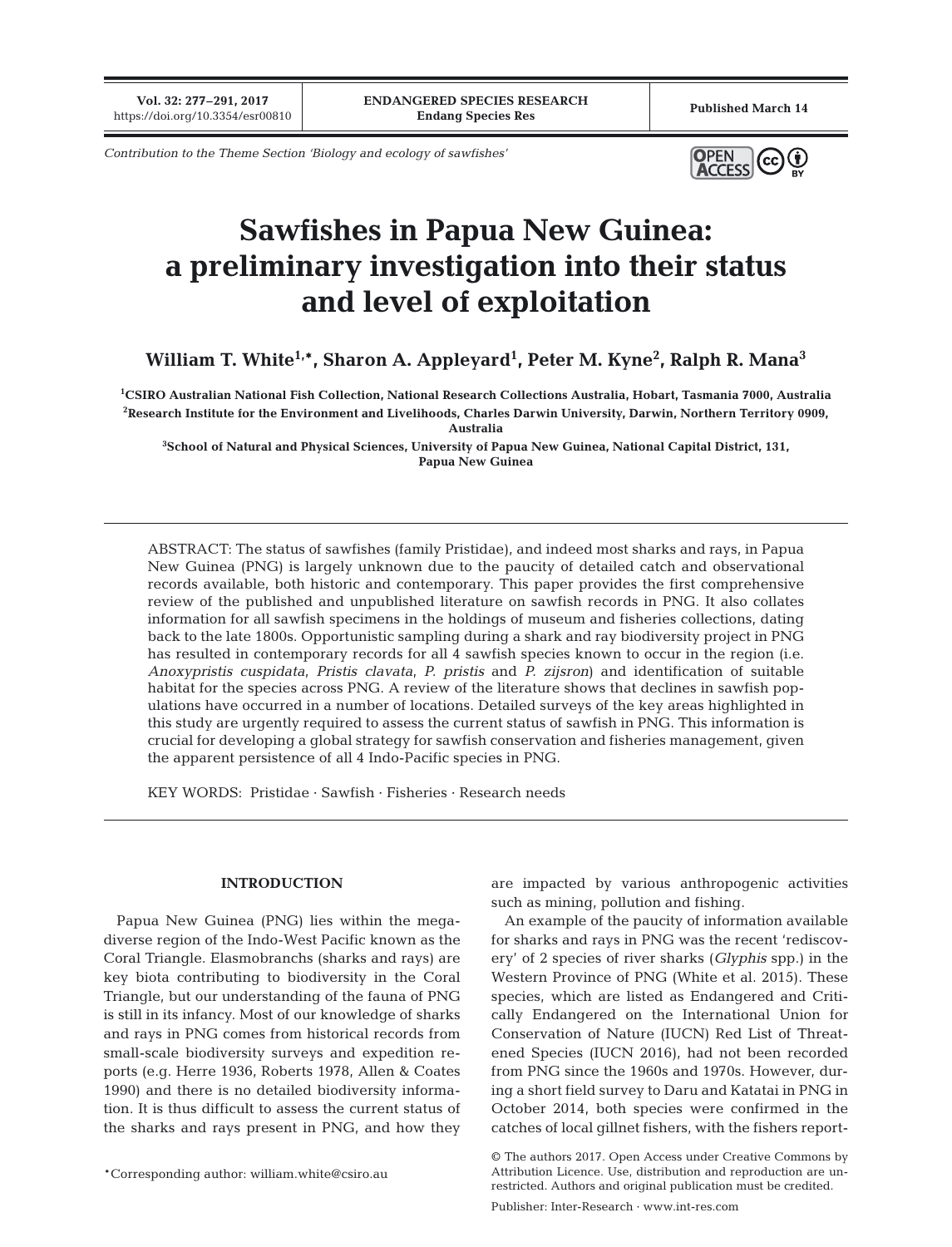ing that they are regularly caught in low numbers throughout the year at those locations (White et al. 2015). That finding highlighted that the 'rediscovery' reflected a lack of information available for sharks in PNG, rather than the outcome of a directed study to find an elusive and rare species.

During recent surveys of the Western Province in 2014, which aimed to broadly survey sharks and rays, another key finding from the fisheries catches were records of sawfishes. Sawfish are considered the most threatened family of elasmobranchs, with all species listed as Critically Endangered or Endangered on the IUCN Red List (Dulvy et al. 2014, IUCN 2016). It has been suggested by Dulvy et al. (2016) that sawfish are now extinct in at least 20 countries, with the dwarf sawfish *Pristis clavata* considered Possibly Extinct in PNG. The status of sawfish in PNG is largely unknown, both in a historical and contemporary sense, due to the paucity of detailed information on shark and ray catches and observations in PNG. New Guinea has, however, been suggested as possibly being a regionally significant area for sawfishes, and the need to determine local status has been previously highlighted (Kyne & Simpfendorfer 2014).

The area surveyed in Western Province near the mouth of the Fly River is prime sawfish habitat, consisting of mangrove-lined shores with numerous freshwater outflows and high turbidity (Last & Ste vens 2009). However, it was surprising to find records of all 4 sawfish species known to occur in this region from the fisheries catches in only a 1 wk survey. The 4 species known to occur in the Australasian region, and more widely the Indo-Pacific, are narrow sawfish *Anoxypristis cuspidata*, dwarf sawfish *Pristis clavata*, largetooth sawfish *P. pristis*, and green sawfish *P. zijsron* (Last & Stevens 2009).

This paper provides a comprehensive review of published and unpublished literature on sawfish records in PNG and holdings in museum and fisheries collections. It also provides data on opportunistic records of sawfish obtained as part of a 4 yr project investigating shark and ray fisheries and biodiversity in PNG.

## **MATERIALS AND METHODS**

#### **Literature records**

A comprehensive literature review was undertaken, based on unpublished reports and surveys, to find as many records of sawfish in PNG waters as possible. All literature that included a reference to sawfish in PNG are summarised in Table 1. Note that

in most cases, the identity of the species could not be accurately determined based on the information available. Identification of species in particular re gions is only as accurate as the literature available to researchers.

In PNG, the main faunal guide available to researchers in the 1960s through the 1980s was Munro's (1967) 'Fishes of New Guinea'. In this book, 2 species of sawfish are listed: *Pristiopsis microdon* and *P. leichhardti*, both of which are synonyms of *Pristis pristis*. Thus, the 3 other sawfish species were not represented in this guide. As a result, subsequent literature typically only makes reference to these 2 species, with most literature sources (that provide a species name) only listing *P. microdon*. A number of literature sources simply list the common name of 'sawfish' or 'sawshark', which are all considered to refer to pristids since no species of sawsharks (family Pristiophoridae) occur in PNG waters. As a result, it is not possible to accurately determine which sawfish species were represented in most of the literature sources. Filewood (1973) provided the first comprehensive key to the sharks and rays occurring in PNG, but this was never published. This key included 3 sawfish species, *Platypristis cuspidatus* (= *Anoxypristis cuspidata*), *Pristis zijaron* (= *Pristis zijsron*) and *P. microdon* (= *P. pristis*).

In addition to literature records, attempts were made to contact authors of publications with brief mention of sawfish records, along with those who visit areas of likely sawfish occurrence, e.g. fishing lodges.

#### **Specimen records**

Some literature sources also relate to specimens collected and deposited in museum collections, e.g. Herre (1936), Roberts (1978) and Allen et al. (1992). These records are particularly important in that the species involved can be confirmed. A comprehensive list of all sawfish specimens collected from PNG waters and deposited in the various museum collections around the world was established, and is summarised in Table 2. Where possible, images and measurements were obtained from the specimens (whole or rostrum) to verify their identity. A few re cords could be accurately linked to a specific literature source. One of the museum collections, the Kanudi Fisheries Research Station (KFRS), deserves a specific mention due to its complicated history. It is estimated that more than 80% of the shark and ray specimens housed in the original collection in Kanudi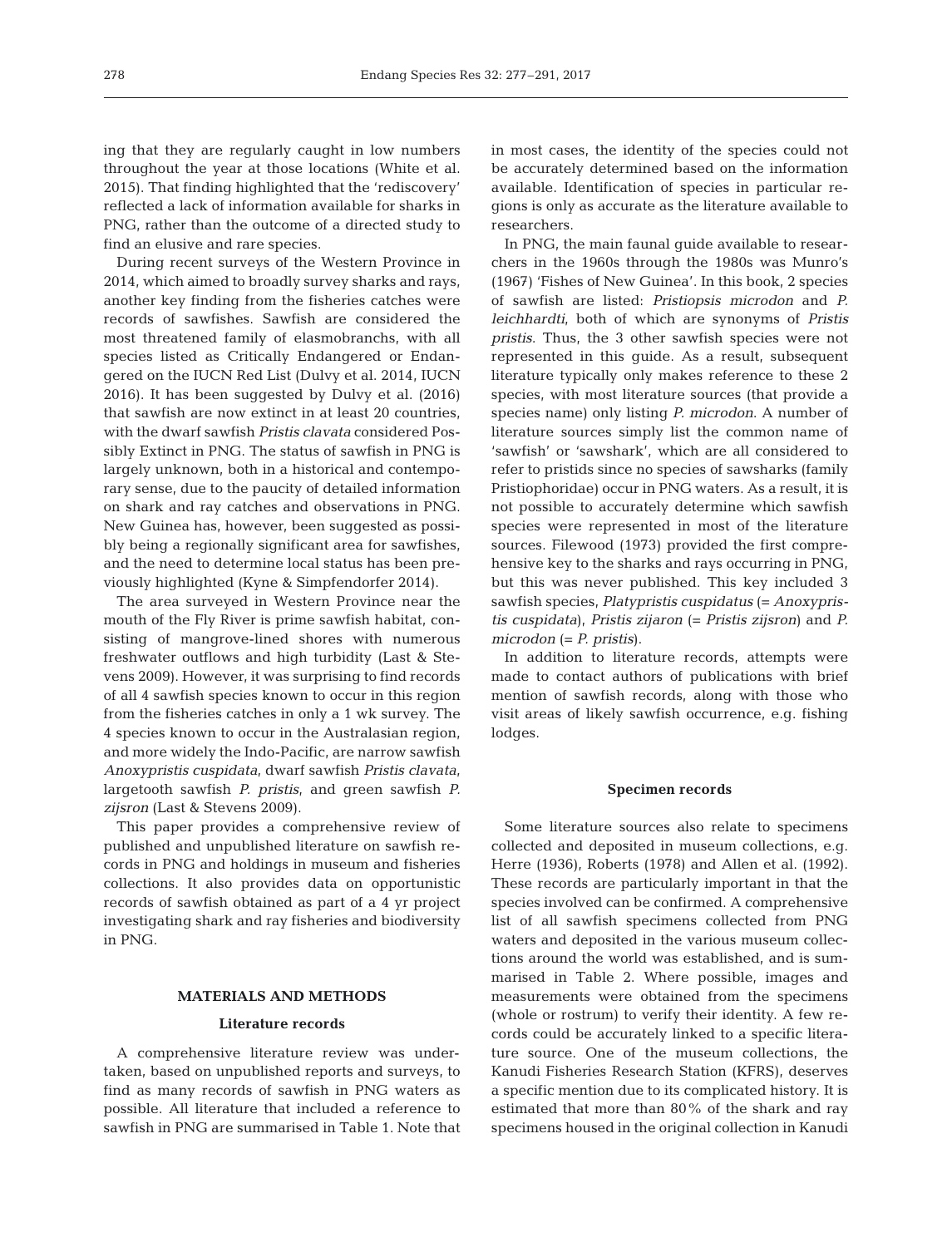| Source                            | Location<br>[map reference]                                    | <b>Notes</b>                                                                                                                                                      | Size<br>(TL; mm)  | Species                   |
|-----------------------------------|----------------------------------------------------------------|-------------------------------------------------------------------------------------------------------------------------------------------------------------------|-------------------|---------------------------|
| Herre (1936)                      | Korogu, Sepik River [45]                                       | Pristis perotteti common in Sepik, very well known,<br>many rostra seen (CAS SU 41013 and 41014)                                                                  |                   | Pristis pristis           |
| Munro (1958)                      | Koroqu, Sepik River [45]                                       | Pristis microdon based on Herre (1936) records                                                                                                                    |                   | P. pristis                |
| Munro (1964)                      | Northern and southern                                          | Only 2 sawfish treated in guide: Pristiopsis                                                                                                                      |                   | P. pristis                |
|                                   | New Guinea                                                     | leichhardti (southern) and P. microdon (northern)                                                                                                                 |                   |                           |
| Hinton $(1967)$                   | Kapogere, Kemp Welch River [38]                                | Gillnet catch (8 Sep 1967): 1 P. microdon<br>caught in clear water                                                                                                | 967               | ŝ                         |
| Munro (1967)                      | Laloki River [35] and other<br>southern rivers                 | P. leichhardti                                                                                                                                                    |                   | P. pristis                |
|                                   | Sepik River [44-46]                                            | P. microdon                                                                                                                                                       |                   | P. pristis                |
| Glucksman (1969)                  | Baboa mission, Lake Murray<br>$[8 \text{ or } 9]$              | Gillnet catch (28 Nov 1969): a Pristlepis microdon<br>caught                                                                                                      |                   | P. pristis                |
| Aufenanger (1970)                 | Sepik River [44-46]                                            | 'Occasionally even huge saw fishes and sharks                                                                                                                     |                   | Ş                         |
|                                   |                                                                | swim up and down this great watercourse'                                                                                                                          |                   |                           |
| Rapson & McIntosh<br>(1971)       | Iokea to Orokolo Bay,<br>Gulf of Papua [31]                    | Sawfish recorded in prawn trawl surveys<br>in Feb 1963                                                                                                            |                   | Ş                         |
| Dept of Agriculture,<br>Stock and | New Bosnean Camp,<br>Ramu River [43]                           | Gillnet catch (18 Aug 1972): 1 sawfish                                                                                                                            | 1400              | ŝ                         |
| Fisheries (1972)                  | Asau village, Ramu River [42]                                  | Gillnet catch (19 Aug 1972): 1 sawfish                                                                                                                            | 550               | ŝ                         |
|                                   | Jubin village, Ramu River [42]                                 | Gillnet catch (21-22 Aug 1972): 3 sawfish                                                                                                                         | 550 and 2200      | Ş                         |
|                                   | Akurea village, Ramu River [42]                                | Gillnet catch (23 Aug 1972): 1 sawfish                                                                                                                            | 800               | Ş                         |
|                                   | Bangapela village, Ramu River [41]<br>Bulna or Borewa village, | Gillnet catch (28 Aug 1972): 1 sawfish<br>Gillnet catch (31 Aug 1972): 9 sawfish                                                                                  | 1425<br>1200-1400 | Ş<br>Ş                    |
| Anonymous (1973)                  | Ramu River [41]<br>Mouth of Morehead River [20]                |                                                                                                                                                                   |                   |                           |
|                                   |                                                                | Gillnet catches (12-14 Mar 1973):<br>1 P. microdon and many P. clavata                                                                                            |                   | P. pristis,<br>P. clavata |
|                                   | Mouth of Bensbach River [18]                                   | Gillnet catches (12-14 Mar 1973):<br>11 Pristis clavata caught                                                                                                    |                   | P. clavata                |
| Filewood (1973)                   | Papua New Guinea                                               | Platypristis cuspidatus common                                                                                                                                    |                   | Anoxypristis<br>cuspidata |
|                                   |                                                                | <i>Pristis zijaron</i> rare                                                                                                                                       |                   | Pristis zijsron           |
|                                   |                                                                | Pristis microdon present                                                                                                                                          | 830-1635          | P. pristis                |
| Berra et al. (1975)               | Laloki River [35]                                              | Gillnet catches (29 May to 11 Jun 1970):<br>5 P. microdon caught                                                                                                  |                   | P. pristis                |
| Haines (1977)                     | Purari River and delta [25-28]                                 | P. microdon present                                                                                                                                               |                   | ŝ                         |
| Roberts (1978)                    | Middle Fly River [2, 4-5, 8, 11-12]                            | P. microdon common in Middle Fly (USNM<br>217001 and 217002); likely reproduces                                                                                   | 809 and 916       | Ş                         |
| Haines (1978/1979)                | Purari delta [25-28]                                           | in Middle Fly due to presence of neonate<br>See Haines & Stevens (1983)                                                                                           |                   | Ş                         |
| Haines (1979)                     | Purari River and delta [25-28]                                 | <i>P. microdon</i> common $(5-10 \text{ catch}^{-1})$ in coastal                                                                                                  | 500-3540          | Ŝ                         |
|                                   |                                                                | areas [28], rarer in upstream waters [25, 26]                                                                                                                     | $(n = 50)$        |                           |
|                                   | Kikori River [23, 24]                                          | <i>P. microdon</i> common $(1-4 \text{ catch}^{-1})$ in coastal<br>areas and side branches of river                                                               |                   | Ş                         |
| Haines & Stevens<br>(1983)        | Purari–Kikori delta area<br>$[24, 27-30]$                      | Survey of fishing villages Feb 1976: grouped<br>category with sharks                                                                                              |                   | Ş                         |
| Chapau & Opnai<br>(1983)          | Western Gulf of Papua [22]                                     | Taiwanese drift gillnet surveys (Oct, Dec 1976<br>and Jan 1977): Pristiopsis microdon 2.8%<br>of catch by number, 30% by weight;<br>57 ind. in Dec and 189 in Jan |                   | ş                         |
|                                   |                                                                | Commercial data in 1981 and 1982: P. microdon<br>5% of catch by weight                                                                                            |                   | ş                         |
| Coates (1983a)                    | Sepik River upstream to at least<br>Ambunti [44]               | Not caught but no doubt occurs in river channels<br>with rostra seen in many villages                                                                             |                   | P. pristis                |
| Coates (1983b)                    | Magendo and Imbuando,<br>Sepik River [46]                      | Villagers sometimes catch in bottom gillnets<br>in shallow waters                                                                                                 |                   | Ŝ                         |
| Frielink (1983)                   | Delta of the Gulf Province [23-30]                             | One of top 11 species groups in fisheries catches                                                                                                                 |                   | ş                         |

Table 1. Literature, electronic resource and personal communication records of sawfish from Papua New Guinea. Arranged in chronological order with personal communication records at bottom. Location contains a map reference number (where possible) which refers to localities in Fig. 1. TL: total length; (−) not measured. When species could not be determined, a question mark is used. USNM: United States National Museum

(Continued on next page)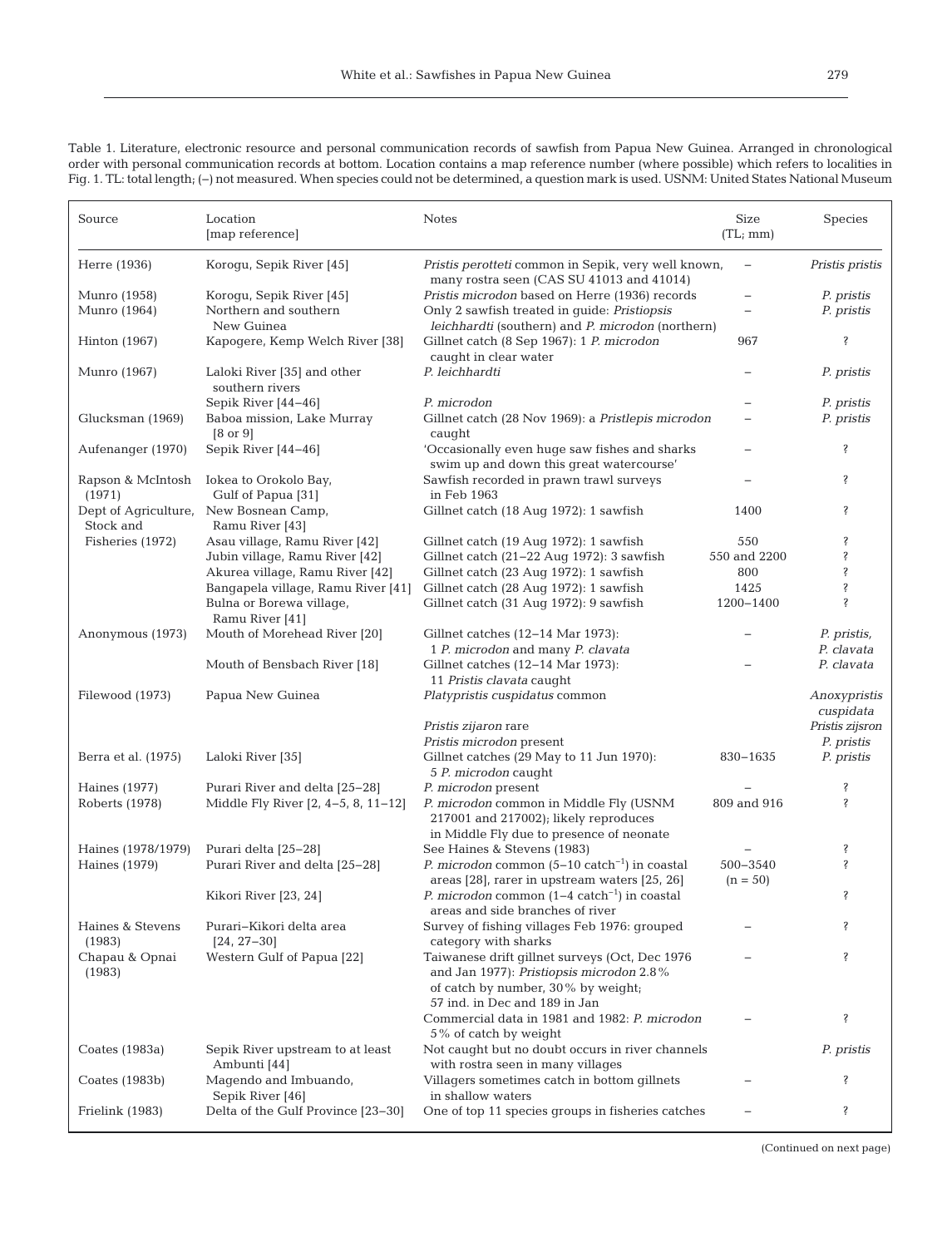#### Source Location Notes Size Species [map reference] (TL; mm) Coates (1987) Sepik River [44−46] *P. microdon* is rare and likely breeds − *P. pristis* in the upper river Osborne (1987) Papua New Guinea *P. microdon* widespread in all rivers − *P. pristis* Allen & Coates Sepik River [44−46] Not caught but local fishers possessed − *P. pristis* (1990) dried rostra<br>
Smith & Hortle Fly River Fig. 2. P. microdon i P. microdon recorded in Fly − *P. pristis* (1991) Taniuchi et al. Magendo 1−3 and Angoram, Gillnet catches (3−8 Sep 1989) *P. microdon:* 778−870 (M) *P. pristis* (1991), Taniuchi & Sepik River [46] 8 males and 4 females caught (salinity 0−2) 794−869 (F) Shimizu (1991), Jagita, Bobowa and Miwa Gillnet catches (17−23 Sept 1989) *P. microdon:* 925−2473 (M) Mizue & Hara (1991), in Lake Murray [8−9] 12 males and 11 females caught (salinity 0−1) 970−1279 (F) *P. pristis* Ishihara et al. (1991), Watabe (1991), Oriomo River Estuary [21] Gillnet catches (24−25 Sep 1989): 3611 (*P. microdon*) *P. pristis,* 1 male *P. microdon* and 1 male *A.* 1182 (*A. cuspidata*) *A. cuspidata* 1 male *P. microdon* and 1 male *A. cuspidata* caught (salinity 20−25) Allen et al. (1992) Bunapas, Ramu River [43] Not caught but rostra recorded (e.g. CAS 63666) − *P. pristis* P. microdon present in both rivers Smith & Bakowa Floodplains of Upper *P. microdon* caught − *P. pristis*<br>(1994) and Middle Fly River [1–7] (1994) and Middle Fly River [1−7] P. microdon previously caught but listed by − *P. pristis* villagers as absent from area due to overfishing Wanga–Wanga, Middle Fly [7] One sawfish caught at Obo in 1994, − 7 none seen recently Hyslop (1996) Lower Angabanga River [32−33] *P. microdon* recorded from seine net catches − ? in lower, non-tidal reaches Powell & Powell Mariropa River, Bougainville [58] *P. microdon* recorded at 2 lower reach locations 1000−1200 *P. pristis* (1999) between 1975 and 1988<br>Swales et al. (1999) Fly and Strickland River [5-7, 10] P. microdon recorded in o P. microdon recorded in gillnet catches and − *P. pristis* in one rotenone site<br>Potentially unharvested populations Jenkins (2000) Lake Lalili, West New Britain [50] Potentially unharvested populations − *P. pristis* of *P. microdon* found Swales et al. (2000) Fly River [1, 5, 7, 14−16] *P. microdon* caught in gillnets − *P. pristis* Hitchcock (2002) Middle Bensbach River [19] One *P. microdon* caught in gillnet − *P. pristis* Swales (2002) Upper and Middle Fly River *P. microdon* becoming less frequent in catches − *P. pristis* in main channel sites Hitchcock (2004) Middle Bensbach River [19] *P. microdon* caught by local fishers (see Hitchcock − *P. pristis* 2002) and fins traded with Indonesian merchants at Sota Storey et al. (2009) Middle Fly River Once common in Middle Fly but not seen upstream − *P. pristis* of Everill Junction [7] for past 15 yr; still common downstream and in Strickland River Loop (2015) Wakunai, Bougainville [56] A large sawfish caught in net by fishers >4000 *P. pristis* in a canoe in June 2015 **Personal communications** Two sawfish caught in gillnet (16 Oct 1997) **−** *P. pristis* Arafura Consulting, [19] Aug 2016 Wando village, Bensbach River Sawfish rostra kept as decorative items − *P. pristis* in many houses in area Garry Barmby, Lake Murray [8−9], Bensbach No sawfish observed in at least the last 4 yr Angling Adventures, [18−19] and Morehead Aug 2016 [20] Rivers<br>Kevin Atana, NFA Nissan Atoll [55] Large sawfish observed on atoll whilst free − → ? provincial officer, diving (~10 yr prior) Buka, Oct 2016 Riccard Reimann, Mouths of Via, Pandi and Toriu Observed near mouths of rivers between May ~3000–3658 ?<br>Baia Sportfishing, Rivers, West New Britain [51–52] and Nov leading up to New Moon and just (10–12 ft) Baia Sportfishing, Rivers, West New Britain [51–52] and Nov leading up to New Moon and just (10−12 ft)<br>Jul 2016 before whitebait enter rivers<br>In 1970–1980: *P. microdon* most common, Ray Moore (retired), Daru region [21] and surrounds In 1970–1980: *P. microdon* most common, − *P. pristis*, Jul 2016 Lake Murray [8–9] One *P. microdon* caught in 1972 -5000 *P. pristis* Lake Murray [8−9] One *P. microdon* caught in 1972 Bensbach River to Gulf; *P. zijsron* rare, only (16 ft 5 in) *P. zijsron*, in coastal waters; *Anoxypristis cuspidata* only in coastal waters

#### Table 1 (continued)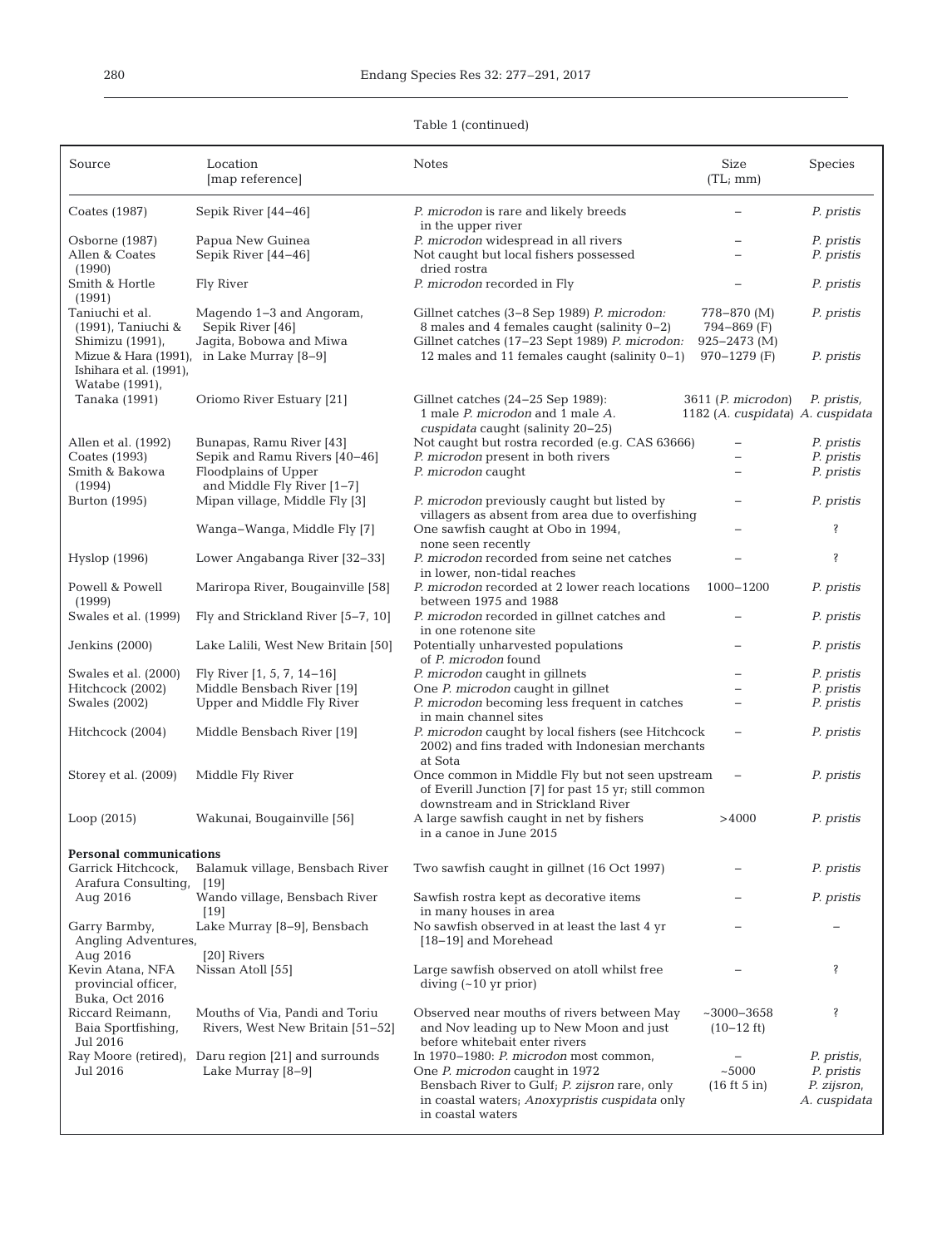#### **Recent records**

Records of sawfish from fisheries catches were collated from data obtained during an intensive project on sharks and rays in PNG which commenced in 2014. The PNG National Fisheries Authority (NFA)

deployed observers on 7 separate prawn trawl trips in the Gulf of Papua between June 2014 and September 2015. Observers recorded all sharks and rays caught during trawl activities and obtained basic data such as species, size, sex and, where possible, maturity stage. Additionally, coastal fisheries catches were examined during a series of artisanal fisheries survey trips, with sawfish recorded during surveys of Daru and Katatai (October 2014; map reference 21 in Fig. 1), Bougainville (October 2015) and Milne Bay (March 2016).

Dried fins were examined at the local fish buyers during artisanal surveys (see also White et al. 2015)

Table 2. Sawfish from Papua New Guinea in various museum collections around the world. Museum abbreviations follow the international standard codes (see Fricke & Eschmeyer 2016). Numbers in square brackets are references to locations in Fig. 1. Sizes are given in total length (TL) or standard length (SL); TRL: total rostral length; ?: unknown whether this was a whole specimen or only rostrum; –: no data available

| Registration<br>or field no. | $\mathbf n$    | Part                       | Date                      | Locality [map reference]         | <b>TRL</b><br>(mm)                   | <b>Size</b><br>(mm)      | <b>Sex</b>               |
|------------------------------|----------------|----------------------------|---------------------------|----------------------------------|--------------------------------------|--------------------------|--------------------------|
|                              |                |                            |                           |                                  |                                      |                          |                          |
| Anoxypristis cuspidata       |                |                            |                           |                                  |                                      |                          |                          |
| FUMT-P10855                  | $\mathbf{1}$   | Whole                      | 24 Sep 1989               | Oriomo River Estuary [21]        | $\overline{\phantom{0}}$             | TL: 1182                 | М                        |
| KFRS E028 <sup>a</sup>       | $\mathbf{1}$   | Ś                          | Oct 1963                  | Hall Sound [34]                  | $\overline{\phantom{0}}$             | ÷                        |                          |
| KFRS $E142^a$                | $\mathbf{1}$   | Ś                          | Jun 1964                  | Yule Island [34]                 | $\equiv$                             |                          |                          |
| KFRS E166 <sup>a</sup>       | 3              | Ś                          | Aug 1965                  | S of Ramu River mouth [43]       | $\overline{\phantom{0}}$             |                          |                          |
| KFRS $E191^a$                | 5              | Ś                          | Dec 1965                  | Darapap area [47]                | $\equiv$                             | ÷                        |                          |
| KFRS E238 <sup>a</sup>       | $\mathbf{1}$   | Ś                          |                           | N of Yule Island [34]            | $\equiv$                             | -                        |                          |
| KFRS $E375^a$                | $\mathbf{1}$   | Ś                          | 29 Mar 1969               | Yule Island [34]                 | $\equiv$                             |                          |                          |
| KFRS E394 <sup>a</sup>       | $\mathbf{1}$   | Ś                          | 20 Dec 1969               | Panaroa River [28]               | L.                                   |                          |                          |
| KFRS $E404^a$                | $\mathbf{1}$   | Ś                          | 7 Apr 1970                | Bootless Bay [37]                | L.                                   |                          |                          |
| KFRS $E427a$                 | $\overline{2}$ | Ś                          |                           | Daru [21]                        | $\overline{\phantom{0}}$             |                          |                          |
| <b>KFRS</b> unreg            | $\mathbf{1}$   | Whole                      |                           | Nigoherm Islands [48]            | $\overline{\phantom{0}}$             | TL: 570                  | F                        |
| 10/2000                      | $\mathbf{1}$   | Rostrum                    | Oct 2000 or earlier       | Gulf of Papua                    | $\overline{\phantom{0}}$             |                          |                          |
| (in Faria et al. 2013)       |                |                            |                           |                                  |                                      |                          |                          |
| Pristis clavata              |                |                            |                           |                                  |                                      |                          |                          |
| KFRS E205 <sup>a</sup>       | $\mathbf{1}$   | Ŝ                          | Feb 1966                  | Alele River mouth [30]           | $\overline{\phantom{0}}$             |                          | F                        |
| KFRS E221ª                   | $\mathbf{1}$   | Ś                          | 14 Feb 1966               | Alele River [30]                 |                                      |                          |                          |
| KFRS $E224^a$                | 3              | Ś                          | 13 Mar 1966               | Port Romilly [27]                | -                                    |                          | 2F, 1M                   |
| KFRS $E236^a$                | $\mathbf{1}$   | Ŝ                          | $12-13$ Mar $1966$        | Port Romilly [27]                | $\sim$                               | ÷                        |                          |
| KFRS $E237a$                 | $\mathbf{1}$   | Ŝ                          | 22 Mar 1966               | N of Yule Island [34]            | $\overline{\phantom{0}}$             |                          |                          |
| KFRS E372 <sup>a</sup>       | $\mathbf{1}$   | Ś                          | Mar 1966                  | Alele River [30]                 | $\equiv$                             |                          |                          |
| KFRS E428                    | $\mathbf{1}$   | Rostrum                    | $\overline{\phantom{0}}$  | Daru [21]                        | 178                                  | TL: ~ 890                |                          |
| Pristis pristis              |                |                            |                           |                                  |                                      |                          |                          |
| AMS I 30207-001 <sup>a</sup> | $\mathbf{1}$   | Ş                          | Aug 1988                  | Magendo, Sepik River [46]        | $\qquad \qquad -$                    | TL: 784                  |                          |
| AMS IB. 2854                 | $\mathbf{1}$   | Rostrum                    | 6 Aug 1952                | Laloki River, near Bomana [35]   | $\qquad \qquad -$                    | SL: 735                  |                          |
| CAS 63666                    | $\overline{2}$ | Rostra                     | 18 Oct 1987               | Bunapas, Ramu River [43]         |                                      | $\overline{\phantom{0}}$ |                          |
| <b>CAS SU 41013</b>          | $\mathbf{1}$   | Rostrum                    | 23 May 1929               | Korogu village, Sepik River [45] | $\qquad \qquad -$                    | $\equiv$                 |                          |
| <b>CAS SU 41014</b>          | $\mathbf{1}$   |                            |                           |                                  | $\overline{\phantom{0}}$<br>$\equiv$ | $\equiv$                 | $\equiv$                 |
|                              | $\mathbf{1}$   | Rostrum                    | 23 May 1929<br>3 Sep 1989 | Koroqu village, Sepik River [45] |                                      |                          |                          |
| FUMT-P10851                  |                | Whole                      |                           | Magendo 3, Sepik River [46]      | $\qquad \qquad -$                    | TL: 801                  | М                        |
| FUMT-P10854                  | $\mathbf{1}$   | Whole                      | 17 Sep 1989               | Miwa, Lake Murray [9]            | $\qquad \qquad -$<br>1270            | TL: 970                  | F                        |
| KFRS E024                    | $\mathbf{1}$   | Rostrum<br>Ŝ               | Oct 1963                  | Hall Sound [34]                  |                                      | TL: ~5292                | $\overline{\phantom{0}}$ |
| KFRS $E025^a$                | $\mathbf{1}$   |                            | Oct 1963                  | Hall Sound [34]                  | $\overline{\phantom{a}}$             | $\equiv$                 |                          |
| KFRS E026A                   | $\mathbf{1}$   | Rostrum                    | 27 Jun 1964               | Vanapa River [35]                | 194                                  | TL: ~ 808                |                          |
| KFRS E026B                   | $\mathbf{1}$   | Rostrum                    | 27 Jun 1964               | Vanapa River [35]                | 203                                  | TL: ~ 846                |                          |
| KFRS E027A                   | $\mathbf{1}$   | Rostrum                    | Aug 1964                  | Laloki River [35]                | 225                                  | TL: ~938                 |                          |
| KFRS E027B <sup>a</sup>      | $\mathbf{1}$   | $\boldsymbol{\mathcal{S}}$ | Aug 1964                  | Laloki River [35]                | $\equiv$                             | $\overline{\phantom{a}}$ |                          |
| KFRS E032A                   | $\mathbf{1}$   | Rostrum                    | Jun 1964                  | Yule Island [34]                 | 242                                  | $TL: ~ -1008$            |                          |
|                              |                |                            |                           |                                  |                                      |                          |                          |

(Continued on next page)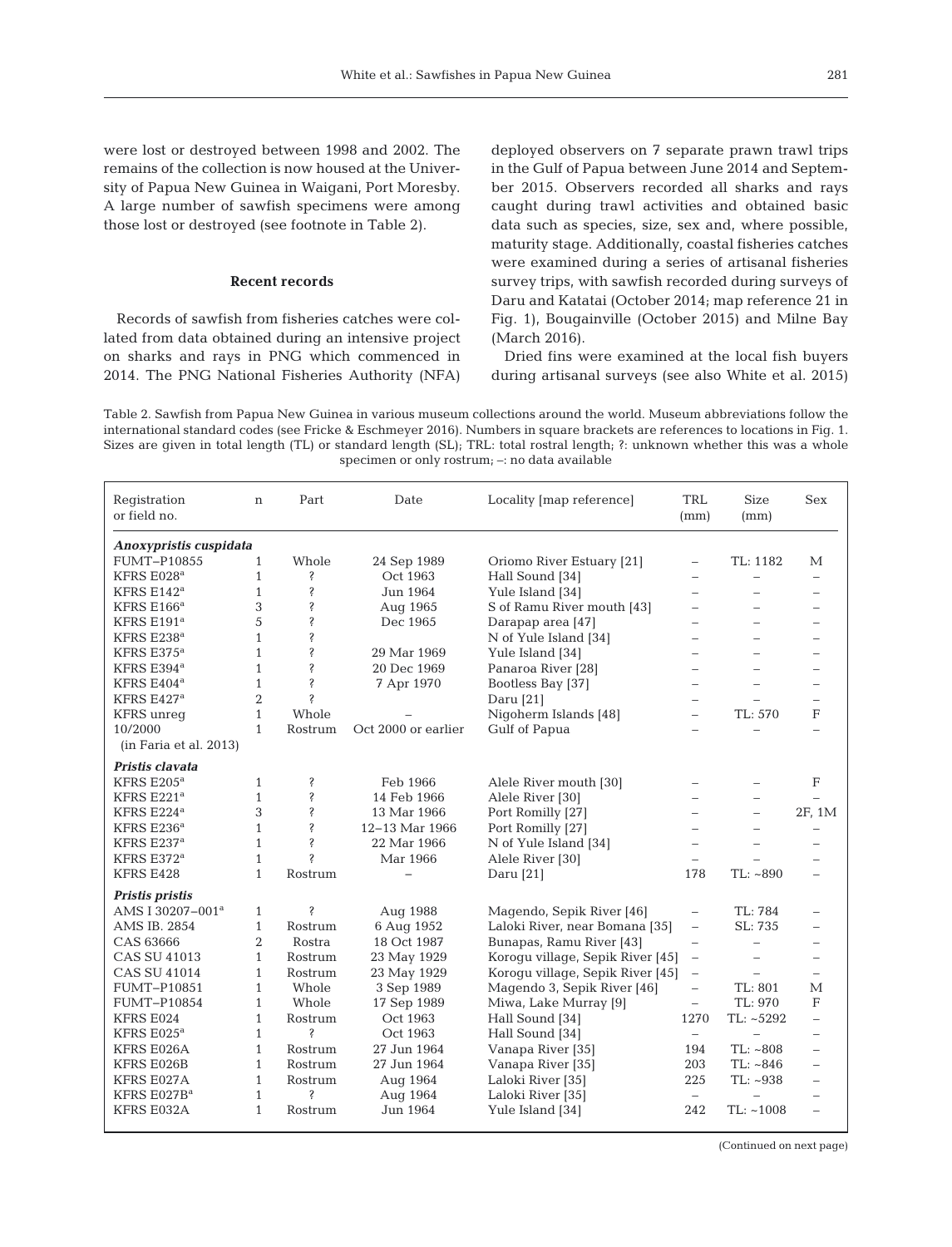| Registration<br>or field no.               | No.            | Part                | Date                     | Locality [map reference]                                                         | TRL<br>(mm)                     | <b>Size</b><br>(mm)      | Sex                      |
|--------------------------------------------|----------------|---------------------|--------------------------|----------------------------------------------------------------------------------|---------------------------------|--------------------------|--------------------------|
| KFRS E032B                                 | $\mathbf{1}$   | Rostrum             | Jun 1964                 | Yule Island [34]                                                                 | 263                             | $TL: ~ -1096$            |                          |
| KFRS E092 <sup>a</sup>                     | $\overline{4}$ | Ŝ                   | Dec 1962                 | Orangerie Bay [39]                                                               | $\overline{\phantom{a}}$        | $\qquad \qquad -$        |                          |
| KFRS $E256^a$                              | $\mathbf{1}$   | Ŝ                   | $\qquad \qquad -$        | Warangoi River [54]                                                              | $\equiv$                        | $\equiv$                 | М                        |
| KFRS E278                                  | $\mathbf{1}$   | Rostrum             |                          |                                                                                  | 242                             | $TL: ~ -1008$            |                          |
| KFRS E380 <sup>a</sup>                     | $\mathbf{1}$   | Embryo              | Nov 1969                 | Kairuku [34]                                                                     | $\overline{\phantom{m}}$        | $\overline{\phantom{0}}$ |                          |
| KFRS $E418^a$                              | $\mathbf{1}$   | S                   | 19 Dec 1970              | Aiome, Ramu River [40]                                                           | $\overline{\phantom{m}}$        |                          |                          |
| KFRS E429A                                 | $\mathbf{1}$   | Rostrum             | $\overline{\phantom{a}}$ | Oriomo River [21]                                                                | 292                             | $TL: ~ -1217$            | $\equiv$                 |
| KFRS E429B                                 | $\mathbf{1}$   | Rostrum             | $\overline{\phantom{0}}$ | Oriomo River [21]                                                                | 237                             | TL: ~988                 |                          |
| KFRS unreg PNG232                          | $\mathbf{1}$   | Whole               | 21 Oct 2007              | Sapuka, Fly River [13]                                                           | $\overline{\phantom{a}}$        | TL: 870                  | М                        |
| QM I 3686                                  | $\mathbf{1}$   | Rostrum             | $\equiv$                 | Ŝ                                                                                | $\equiv$                        | $\equiv$                 |                          |
|                                            | $\mathbf{1}$   |                     |                          | S                                                                                |                                 |                          |                          |
| QM I 3687                                  |                | Rostrum             |                          |                                                                                  | $\overline{\phantom{m}}$        | $\overline{\phantom{0}}$ | $\overline{\phantom{0}}$ |
| <b>USNM 217001</b>                         | $\mathbf{1}$   | Whole               | 27 Nov 1975              | Wam River, swampy lagoons<br>of the Middle Fly [6]                               | $\overline{\phantom{m}}$        | TL: 809                  | F                        |
| <b>USNM 217002</b>                         | $\mathbf{1}$   | Whole               | 6 Dec 1975               | Side channel of Strickland 4 km<br>downstream from Massy Bakers<br>Junction [11] | $\hspace{0.1mm}-\hspace{0.1mm}$ | TL: 916                  | М                        |
| ZMB 14507                                  |                | $1$ Rostrum + parts | 1896 or 1899             | Ramu River [40-43]                                                               | 225                             | $TL: ~ -938$             |                          |
| ZMB 32538                                  | $\mathbf{1}$   | Rostrum             | Early 1900s              | Bismarck Archipelago                                                             | 1030                            | TL: ~4292                |                          |
| ZMB 33545                                  | $\mathbf{1}$   | Whole               | Aug 1913                 | 'Tschessbandai', west of                                                         | $\overline{\phantom{0}}$        | TL: ~700                 | F                        |
|                                            |                |                     |                          | Koroqu, Middle Sepik [45]                                                        |                                 |                          |                          |
| ZMB 33553                                  | $\mathbf{1}$   | Rostrum             |                          | New Guinea                                                                       | 273                             | $TL: ~ -1138$            |                          |
| 3/1998 (in Faria et al.                    | $\mathbf{1}$   | Rostrum             | Mar 1998 or earlier      | Gulf of Papua                                                                    | $\overline{\phantom{0}}$        |                          |                          |
| 2013)                                      |                |                     |                          |                                                                                  |                                 |                          |                          |
| 12/1999 (in Faria et al. 3)<br>2013)       |                | Rostra              | Dec 1999 or earlier      | Sepik River [44-46]                                                              |                                 |                          |                          |
| Unregistered (in<br>Seeadler Hotel)        | $\mathbf{1}$   | Rostrum             |                          | Seeadler Harbour, Manus [49]<br>(qenetic sample $# 180758$ )                     | 790                             | TL: ~3292                |                          |
| Unregistered (in<br>Rabaul Hotel)          | $\mathbf{1}$   | Rostrum             |                          | Rabaul Hotel, Rabaul [53]                                                        | ~1200                           | TL: ~5000                |                          |
| Pristis zijsron                            |                |                     |                          |                                                                                  |                                 |                          |                          |
| <b>CAS SU 40592</b>                        | $\mathbf{1}$   | Rostrum             | May 1929                 | Sepik River [44-46]                                                              | 409                             | $TL: ~ -1515$            |                          |
| KFRS E049 <sup>a</sup>                     | $\mathbf{1}$   | Ŝ                   | May 1965                 | Yule Island [34]                                                                 |                                 |                          |                          |
| KFRS E378                                  | $\mathbf{1}$   | Rostrum             | May-Jul 1968             | Balimo area [17]                                                                 | 285                             | TL: ~1056                |                          |
| KFRS $E411^a$                              | $\mathbf{1}$   | S                   | 8 May 1970               | Bootless Bay [37]                                                                |                                 |                          |                          |
| KFRS unreg (200781)                        | $\mathbf{1}$   | Rostrum             | $\overline{\phantom{0}}$ | Probably either KFRS E049<br>or E411 above                                       | 880                             | $TL: ~ -3259$            |                          |
| <sup>a</sup> Specimens are considered lost |                |                     |                          |                                                                                  |                                 |                          |                          |

Table 2 (continued)

and from the larger fish buyers in Port Moresby. Key standard morphological measurements of first dorsal (length, height, anterior margin) and caudal (dorsal margin) fins were taken. Tissue samples were taken from all dried fins and DNA barcoding was employed to determine the species involved. DNA barcoding using the *COI* gene follows the methodology provided in White et al. (2015). Since sawfish dorsal fins are similar in size and shape, any dorsal fins that were found to be sawfish needed to be matched into pairs and with a caudal fin (if present) to avoid duplication of numbers in the dried fin batches. For sawfish fins, morphometric measurements were used to estimate total length of the individual by using data obtained from museum specimens in the CSIRO Australian National Fish Collection and measurements in Wallace (1967) and Faria et al. (2013). The proportions used to calculate these lengths are provided in Table 3. For dorsal fins, length was considered the most accurate measurement, with dorsal fin height in particular producing much larger estimated sizes, especially for *A. cuspidata*. When only dried sawfish rostra were observed, the total rostral length (TRL) of each rostrum was taken and the total length (TL) estimated using the TRL/TL morphometric data presented in Whitty et al. (2014).

All recent sawfish records are summarised in Table 4.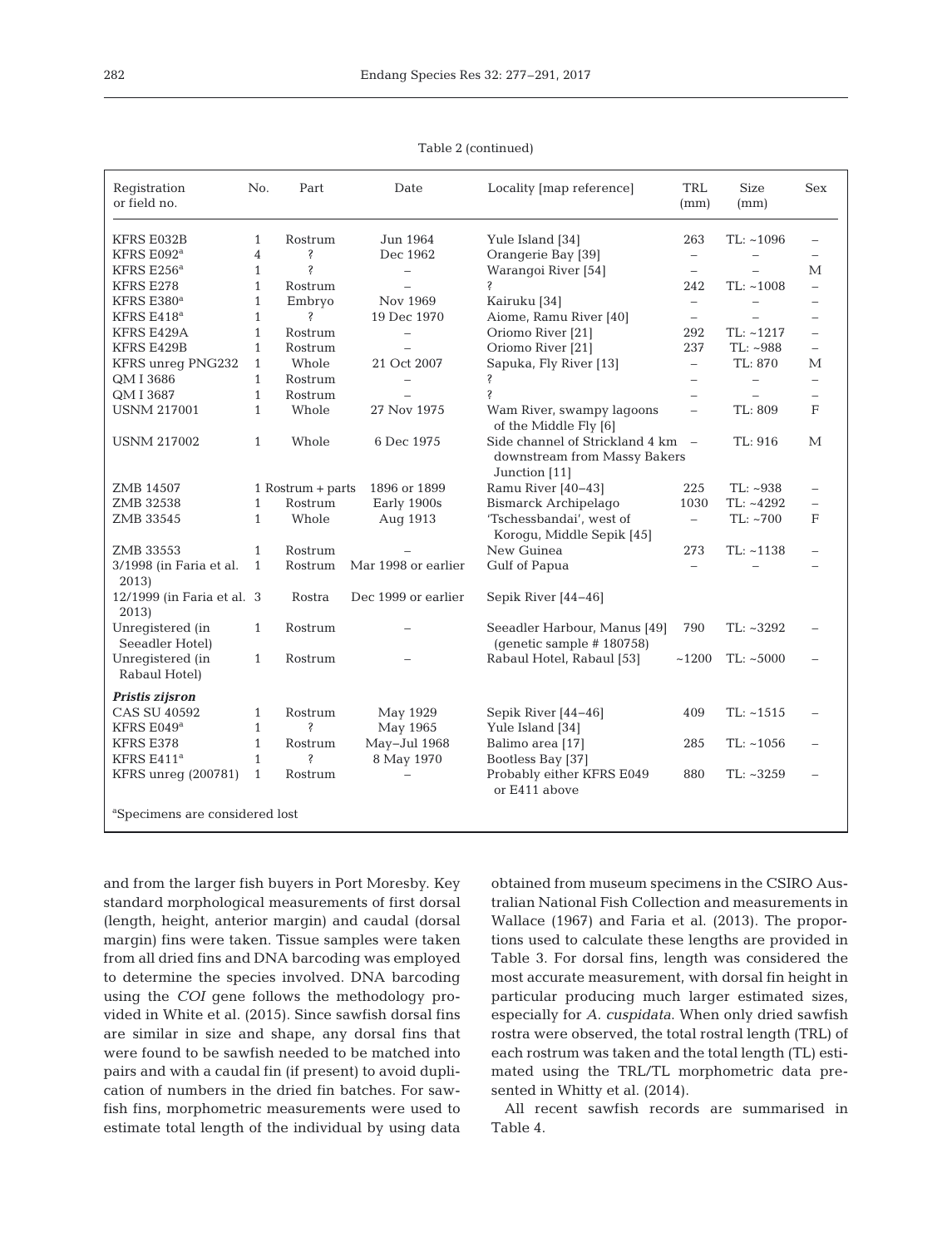

Fig. 1. Locations where sawfish have been recorded in Papua New Guinea. Each numbered reference point corresponds to the map reference in Tables 1, 2 & 4. Provinces (colour of points): Western (yellow; 1−21), Gulf (red; 22−31), Central (blue; 32−38), Milne Bay (grey; 39), Madang (cyan; 40−43), East Sepik (purple; 44−47), Manus (white; 48−49), West New Britain (green; 50−52), East New Britain (pink; 53−54) and the Autonomous Region of Bougainville (orange; 55−58). Base image © NASA, TerraMetrics, Google Earth

## **RESULTS**

## **Historical records**

Table 1 summarises all literature records sourced during this study, including both published and unpublished papers, reports and trip summaries. The first published records of sawfish in PNG were from Herre (1936), who recorded *Pristis perotteti* (= *P. pristis*) from the Sepik River in May 1929 during the Crane Pacific Expedition. Two *P. pristis* and 1 *P. zijsron* rostra were collected by Herre and were deposited in the Californian Academy of Sciences ichthyological collection (see Table 2). Interestingly, only the 2 *P. pristis* jaws were mentioned in Herre (1936) as having been collected from Koragu (= Ko -

Table 3. Number of sawfish specimens used (n) and mean (±SE) proportions of first dorsal fin length (D1L), first dorsal fin height (D1H), first dorsal fin anterior margin (D1A) and dorsal caudal margin (DCM) to total length (TL) for the 4 sawfish species

|                        | n | D1L/TL-<br>Mean $(\pm SE)$ | n  | $D1H/TI -$<br>Mean $(\pm SE)$ | $\mathbf n$   | $D1A/TL$ —<br>Mean $(\pm SE)$ |    | $DCM/TL$ —<br>Mean $(\pm SE)$ |
|------------------------|---|----------------------------|----|-------------------------------|---------------|-------------------------------|----|-------------------------------|
| Anoxypristis cuspidata |   | 0.09                       |    | 0.08                          |               | 0.10                          |    | 0.13                          |
| Pristis clavata        |   | $0.10~(\pm 0.000)$         |    | $0.06 (\pm 0.002)$            | $\mathcal{L}$ | $0.09 \ (\pm 0.001)$          |    | $0.14~(\pm 0.001)$            |
| Pristis pristis        |   | $0.10~(\pm 0.002)$         | 13 | $0.07 (\pm 0.001)$            | 9             | $0.10~(\pm 0.003)$            | 10 | $0.16 (\pm 0.003)$            |
| Pristis zijsron        |   | 0.08                       |    |                               |               | 0.07                          |    | 0.13                          |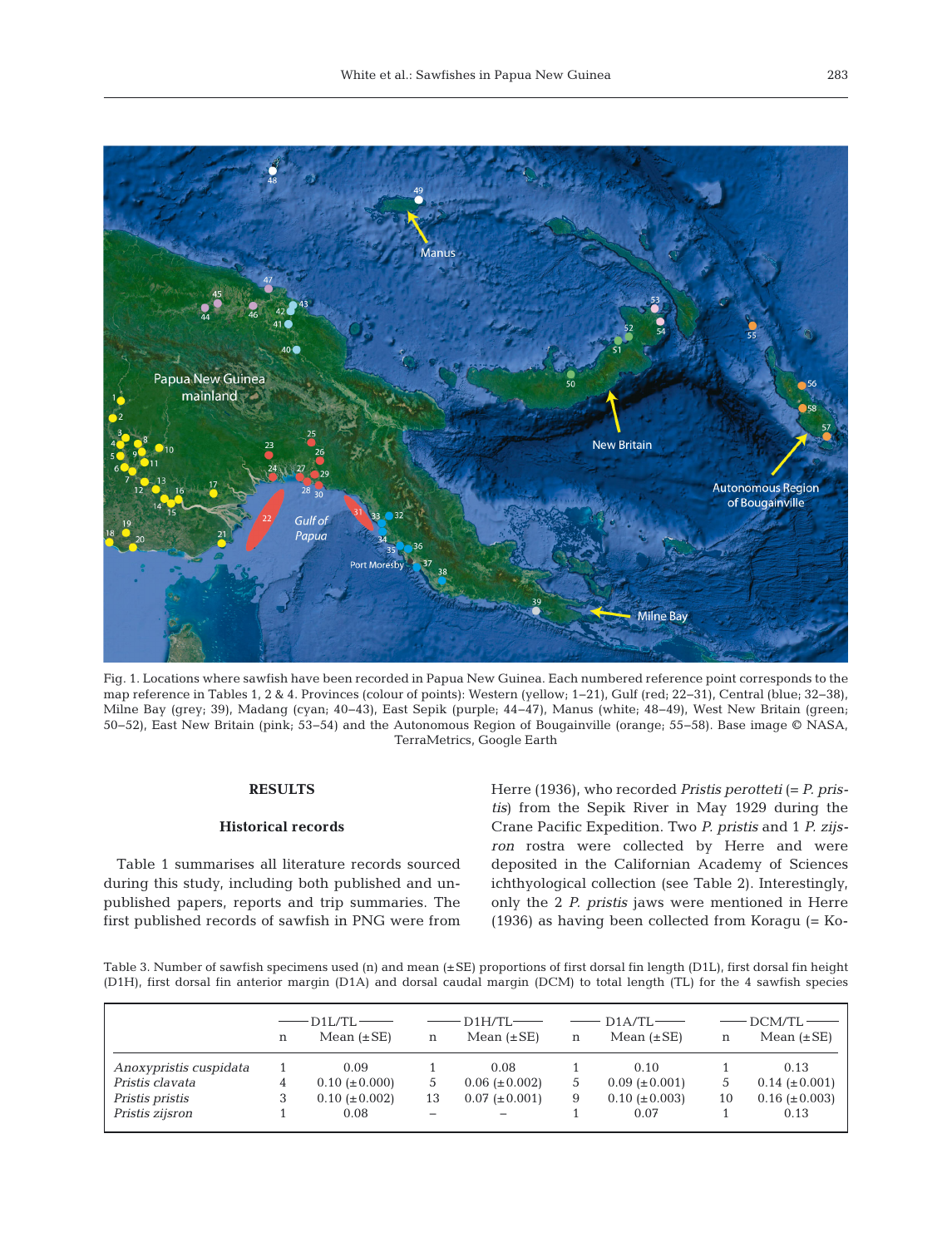Table 4. Records of sawfish in Papua New Guinea collected as part of an ongoing shark and ray fisheries project. Estimated total length (TL) from caudal and dorsal fins<br>based on proportions in Table 3, where fins were gene Table 4. Records of sawfish in Papua New Guinea collected as part of an ongoing shark and ray fisheries project. Estimated total length (TL) from caudal and dorsal fins based on proportions in Table 3, where fins were genetically identified. Numbers in square brackets are references to locations in Fig. 1. TRL: total rostral length. GoP:

| $\geq$<br>$\Sigma$<br>Σ<br>Σ<br>$\Box$<br>ц ц<br>$\mathbb{L}$<br>щ<br>$\mathbf{I}$<br>L<br>$\overline{\phantom{a}}$<br>-1<br>Τ.<br>$\mathbf{I}$<br>$\overline{\phantom{a}}$<br>Τ.<br>$-2820 - 3120$<br>$-3040 - 3300$<br>$~1200 - 1420$<br>$-820 - 1120$<br>$-2810$<br>~1940<br>$-3050$<br>~1630<br>$-2960$<br>~1570<br>$-2090$<br>~1040<br>~1340<br>$-2090$<br>~1840<br>$-2160$<br>$-4100$<br>$-4480$<br>$-3000$<br>$-3360$<br>$-2390$<br>1420<br>$-970$<br>1330<br>1020<br>2150<br>1280<br>1460<br>1450<br>1880<br>1280<br>870<br>780<br>770<br>730<br>$\mathbf{I}$<br>$\overline{\phantom{a}}$<br>- 1<br>-1<br>-1<br>$\mathbf{I}$<br>- 11<br>Τ.<br>т<br>$\mathbf{L}$<br>$\overline{\phantom{a}}$<br>$\mathbf{I}$<br>$\mathbf{L}$<br>$14 - 16$<br>$11 - 13$<br>$19 - 20$<br>$14 - 16$<br>$12 - 14$<br>$14 - 18$<br>$14 - 18$<br>$12 - 14$<br>$12 - 14$<br>$9 - 10$<br>$\frac{5}{5}$<br>$\frac{c}{\sqrt{2}}$<br>22<br>$\mathbf{I}$<br>$\overline{\phantom{a}}$<br>$\blacksquare$<br>$\mathbf{L}$<br>$\overline{\phantom{a}}$<br>T<br>$\mathbf{I}$<br>$\mathbf{I}$<br>$\mathbf{I}$<br>-1<br>$\mathbf{L}$<br>$\blacksquare$<br>Oriomo River Estuary: 9°2'14.7" S, 143°11'10.6" E [21]<br>Katatai village: 9°1'15.1"S, 143°20'30.6"E [21]<br>Dahuni village, Mullins Harbour [39]<br>GoP: 8°20'14.5"S, 146°12'31.7"E [31]<br>GoP: 8°5'51.2"S, 145°55'11.2"E [31]<br>GoP: 8°2'36.3"S, 145°43'39.9"E [31]<br>GoP: 8°15'19.5"S, 146°7'4.6"E [31]<br>GoP: 8°8'19.2"S, 145°57'4.2"E [31]<br>GoP: 8°8'19.2" S, 145°57'4.2" E [31]<br>GoP: 8°1'12.7"S, 145°43'16"E [31]<br>GoP: 8°18'39"S, 146°11'27"E [31]<br>GoP: 8°2'8"S, 144°38'33"E [22]<br>GoP: 8°8'48"S, 146°1'41"E [31]<br>GoP: 8°8'58"S, 144°27'2"E [22]<br>Unknown, probably GoP<br>Unknown, probably GoP<br>Unknown, probably GoP<br>Unknown, probably GoP<br>Unknown, probably GoP<br>Unknown, probably GoP<br>Unknown, probably GoP<br>Jnknown, probably GoP<br>Unknown, probably GoP<br>Unknown, probably GoP<br>Unknown, probably GoP<br>Unknown, probably GoP<br>(probably outer islands)<br>Jnknown, probably GoP<br>Daru to Katatai area [21]<br>Daru to Katatai area [21]<br>Daru to Katatai area [21]<br>Daru to Katatai area [21]<br>Milne Bay Province<br>Yule Island [34]<br>Jan to Mar 2016<br>Sep or Oct 2014<br>Sep or Oct 2014<br>Sep or Oct 2014<br>Sep or Oct 2014<br>29 Aug 2015<br>27 Aug 2015<br>27 Aug 2015<br>14 Dec 2014<br>19 Sep 2015<br>18 Sep 2015<br>14 Jun 2014<br>14 Jun 2014<br>4 Sep 2015<br>7 Sep 2015<br>9 Dec 2014<br>Aug 2014<br>Mid 2015<br>Mid 2015<br>Mid 2015<br>Mid 2015<br>2014<br>2014<br>2015<br>2015<br>2015<br>2014<br>2014<br>2014<br>2014<br>2014<br>2014<br>2014<br>Dried rostrum, gillnet<br>Dried rostrum, gillnet<br>Dried rostrum, gillnet<br>Dried rostrum, gillnet<br>Dried caudal fin and<br>Whole, prawn trawl<br>Whole, prawn trawl<br>Whole, prawn trawl<br>Whole, prawn trawl<br>Whole, prawn trawl<br>Whole, prawn trawl<br>Whole, prawn trawl<br>Whole, prawn trawl<br>Whole, prawn trawl<br>Whole, prawn trawl<br>Whole, prawn trawl<br>Dried caudal fins<br>Dried caudal fins<br>Dried caudal and<br>Dried caudal and<br>Dried caudal and<br>Dried dorsal fins<br>Dried dorsal fins<br>Dried caudal fin<br>Dried caudal fin<br>Dried caudal fin<br>Dried caudal fin<br>Dried caudal fin<br>Dried caudal fin<br>Dried caudal fin<br>Dried caudal fin<br>Dried dorsal fin<br>Dried dorsal fin<br>2 dorsal fins<br>2 dorsal fins<br>1 dorsal fin<br>1 dorsal fin<br>Anoxypristis cuspidata<br>Not retained: 210525,<br>Not retained: 250152,<br>Not retained: 220380,<br>Not retained: 210314<br>Not retained: 110116<br>Not retained: 220378<br>Not retained: 220377<br>Not retained: 210512<br>Not retained: 220344<br>Not retained: 100706<br>Not retained: 110053<br>Not retained: 010779<br>Not retained: 010843<br>Not retained: 210324<br>Not retained: 180650<br>Not retained: 180603<br>Not retained: 220419<br>Not retained: 210304<br>Not retained: 210306<br>Not retained: 210309<br>Not retained: 210520<br>Not retained: 220334<br>Not retained: 010500<br>Not retained: 010531<br>Not retained: 010788<br>Not retained: 100029<br>Not retained: 100030<br>Not retained: 210307<br>Not retained: 210311<br>KFRS unreg. 100616<br>Not retained $(n = 14)$<br>Not retained $(n = 5)$<br>220402, 220414<br>Not retained<br>210308<br>250153<br>220363<br>210527 | Registration<br>or field no. | Notes | Date | Locality [map reference] | Depth<br>$\begin{bmatrix} 1 \\ 1 \end{bmatrix}$ | $(\text{mm})$<br>TRL | $(\text{mm})$<br>吕 | Sex |
|--------------------------------------------------------------------------------------------------------------------------------------------------------------------------------------------------------------------------------------------------------------------------------------------------------------------------------------------------------------------------------------------------------------------------------------------------------------------------------------------------------------------------------------------------------------------------------------------------------------------------------------------------------------------------------------------------------------------------------------------------------------------------------------------------------------------------------------------------------------------------------------------------------------------------------------------------------------------------------------------------------------------------------------------------------------------------------------------------------------------------------------------------------------------------------------------------------------------------------------------------------------------------------------------------------------------------------------------------------------------------------------------------------------------------------------------------------------------------------------------------------------------------------------------------------------------------------------------------------------------------------------------------------------------------------------------------------------------------------------------------------------------------------------------------------------------------------------------------------------------------------------------------------------------------------------------------------------------------------------------------------------------------------------------------------------------------------------------------------------------------------------------------------------------------------------------------------------------------------------------------------------------------------------------------------------------------------------------------------------------------------------------------------------------------------------------------------------------------------------------------------------------------------------------------------------------------------------------------------------------------------------------------------------------------------------------------------------------------------------------------------------------------------------------------------------------------------------------------------------------------------------------------------------------------------------------------------------------------------------------------------------------------------------------------------------------------------------------------------------------------------------------------------------------------------------------------------------------------------------------------------------------------------------------------------------------------------------------------------------------------------------------------------------------------------------------------------------------------------------------------------------------------------------------------------------------------------------------------------------------------------------------------------------------------------------------------------------------------------------------------------------------------------------------------------------------------------------------------------------------------------------------------------------------------------------------------------------------------------------------------------------------------------------------------------------------------------------------------------------------------------------------------------------------------------------------------------------------------------------------------------------------------------------------------------------------------------------------------------------------------------------------|------------------------------|-------|------|--------------------------|-------------------------------------------------|----------------------|--------------------|-----|
|                                                                                                                                                                                                                                                                                                                                                                                                                                                                                                                                                                                                                                                                                                                                                                                                                                                                                                                                                                                                                                                                                                                                                                                                                                                                                                                                                                                                                                                                                                                                                                                                                                                                                                                                                                                                                                                                                                                                                                                                                                                                                                                                                                                                                                                                                                                                                                                                                                                                                                                                                                                                                                                                                                                                                                                                                                                                                                                                                                                                                                                                                                                                                                                                                                                                                                                                                                                                                                                                                                                                                                                                                                                                                                                                                                                                                                                                                                                                                                                                                                                                                                                                                                                                                                                                                                                                                                                            |                              |       |      |                          |                                                 |                      |                    |     |
|                                                                                                                                                                                                                                                                                                                                                                                                                                                                                                                                                                                                                                                                                                                                                                                                                                                                                                                                                                                                                                                                                                                                                                                                                                                                                                                                                                                                                                                                                                                                                                                                                                                                                                                                                                                                                                                                                                                                                                                                                                                                                                                                                                                                                                                                                                                                                                                                                                                                                                                                                                                                                                                                                                                                                                                                                                                                                                                                                                                                                                                                                                                                                                                                                                                                                                                                                                                                                                                                                                                                                                                                                                                                                                                                                                                                                                                                                                                                                                                                                                                                                                                                                                                                                                                                                                                                                                                            |                              |       |      |                          |                                                 |                      |                    |     |
|                                                                                                                                                                                                                                                                                                                                                                                                                                                                                                                                                                                                                                                                                                                                                                                                                                                                                                                                                                                                                                                                                                                                                                                                                                                                                                                                                                                                                                                                                                                                                                                                                                                                                                                                                                                                                                                                                                                                                                                                                                                                                                                                                                                                                                                                                                                                                                                                                                                                                                                                                                                                                                                                                                                                                                                                                                                                                                                                                                                                                                                                                                                                                                                                                                                                                                                                                                                                                                                                                                                                                                                                                                                                                                                                                                                                                                                                                                                                                                                                                                                                                                                                                                                                                                                                                                                                                                                            |                              |       |      |                          |                                                 |                      |                    |     |
|                                                                                                                                                                                                                                                                                                                                                                                                                                                                                                                                                                                                                                                                                                                                                                                                                                                                                                                                                                                                                                                                                                                                                                                                                                                                                                                                                                                                                                                                                                                                                                                                                                                                                                                                                                                                                                                                                                                                                                                                                                                                                                                                                                                                                                                                                                                                                                                                                                                                                                                                                                                                                                                                                                                                                                                                                                                                                                                                                                                                                                                                                                                                                                                                                                                                                                                                                                                                                                                                                                                                                                                                                                                                                                                                                                                                                                                                                                                                                                                                                                                                                                                                                                                                                                                                                                                                                                                            |                              |       |      |                          |                                                 |                      |                    |     |
|                                                                                                                                                                                                                                                                                                                                                                                                                                                                                                                                                                                                                                                                                                                                                                                                                                                                                                                                                                                                                                                                                                                                                                                                                                                                                                                                                                                                                                                                                                                                                                                                                                                                                                                                                                                                                                                                                                                                                                                                                                                                                                                                                                                                                                                                                                                                                                                                                                                                                                                                                                                                                                                                                                                                                                                                                                                                                                                                                                                                                                                                                                                                                                                                                                                                                                                                                                                                                                                                                                                                                                                                                                                                                                                                                                                                                                                                                                                                                                                                                                                                                                                                                                                                                                                                                                                                                                                            |                              |       |      |                          |                                                 |                      |                    |     |
|                                                                                                                                                                                                                                                                                                                                                                                                                                                                                                                                                                                                                                                                                                                                                                                                                                                                                                                                                                                                                                                                                                                                                                                                                                                                                                                                                                                                                                                                                                                                                                                                                                                                                                                                                                                                                                                                                                                                                                                                                                                                                                                                                                                                                                                                                                                                                                                                                                                                                                                                                                                                                                                                                                                                                                                                                                                                                                                                                                                                                                                                                                                                                                                                                                                                                                                                                                                                                                                                                                                                                                                                                                                                                                                                                                                                                                                                                                                                                                                                                                                                                                                                                                                                                                                                                                                                                                                            |                              |       |      |                          |                                                 |                      |                    |     |
|                                                                                                                                                                                                                                                                                                                                                                                                                                                                                                                                                                                                                                                                                                                                                                                                                                                                                                                                                                                                                                                                                                                                                                                                                                                                                                                                                                                                                                                                                                                                                                                                                                                                                                                                                                                                                                                                                                                                                                                                                                                                                                                                                                                                                                                                                                                                                                                                                                                                                                                                                                                                                                                                                                                                                                                                                                                                                                                                                                                                                                                                                                                                                                                                                                                                                                                                                                                                                                                                                                                                                                                                                                                                                                                                                                                                                                                                                                                                                                                                                                                                                                                                                                                                                                                                                                                                                                                            |                              |       |      |                          |                                                 |                      |                    |     |
|                                                                                                                                                                                                                                                                                                                                                                                                                                                                                                                                                                                                                                                                                                                                                                                                                                                                                                                                                                                                                                                                                                                                                                                                                                                                                                                                                                                                                                                                                                                                                                                                                                                                                                                                                                                                                                                                                                                                                                                                                                                                                                                                                                                                                                                                                                                                                                                                                                                                                                                                                                                                                                                                                                                                                                                                                                                                                                                                                                                                                                                                                                                                                                                                                                                                                                                                                                                                                                                                                                                                                                                                                                                                                                                                                                                                                                                                                                                                                                                                                                                                                                                                                                                                                                                                                                                                                                                            |                              |       |      |                          |                                                 |                      |                    |     |
|                                                                                                                                                                                                                                                                                                                                                                                                                                                                                                                                                                                                                                                                                                                                                                                                                                                                                                                                                                                                                                                                                                                                                                                                                                                                                                                                                                                                                                                                                                                                                                                                                                                                                                                                                                                                                                                                                                                                                                                                                                                                                                                                                                                                                                                                                                                                                                                                                                                                                                                                                                                                                                                                                                                                                                                                                                                                                                                                                                                                                                                                                                                                                                                                                                                                                                                                                                                                                                                                                                                                                                                                                                                                                                                                                                                                                                                                                                                                                                                                                                                                                                                                                                                                                                                                                                                                                                                            |                              |       |      |                          |                                                 |                      |                    |     |
|                                                                                                                                                                                                                                                                                                                                                                                                                                                                                                                                                                                                                                                                                                                                                                                                                                                                                                                                                                                                                                                                                                                                                                                                                                                                                                                                                                                                                                                                                                                                                                                                                                                                                                                                                                                                                                                                                                                                                                                                                                                                                                                                                                                                                                                                                                                                                                                                                                                                                                                                                                                                                                                                                                                                                                                                                                                                                                                                                                                                                                                                                                                                                                                                                                                                                                                                                                                                                                                                                                                                                                                                                                                                                                                                                                                                                                                                                                                                                                                                                                                                                                                                                                                                                                                                                                                                                                                            |                              |       |      |                          |                                                 |                      |                    |     |
|                                                                                                                                                                                                                                                                                                                                                                                                                                                                                                                                                                                                                                                                                                                                                                                                                                                                                                                                                                                                                                                                                                                                                                                                                                                                                                                                                                                                                                                                                                                                                                                                                                                                                                                                                                                                                                                                                                                                                                                                                                                                                                                                                                                                                                                                                                                                                                                                                                                                                                                                                                                                                                                                                                                                                                                                                                                                                                                                                                                                                                                                                                                                                                                                                                                                                                                                                                                                                                                                                                                                                                                                                                                                                                                                                                                                                                                                                                                                                                                                                                                                                                                                                                                                                                                                                                                                                                                            |                              |       |      |                          |                                                 |                      |                    |     |
|                                                                                                                                                                                                                                                                                                                                                                                                                                                                                                                                                                                                                                                                                                                                                                                                                                                                                                                                                                                                                                                                                                                                                                                                                                                                                                                                                                                                                                                                                                                                                                                                                                                                                                                                                                                                                                                                                                                                                                                                                                                                                                                                                                                                                                                                                                                                                                                                                                                                                                                                                                                                                                                                                                                                                                                                                                                                                                                                                                                                                                                                                                                                                                                                                                                                                                                                                                                                                                                                                                                                                                                                                                                                                                                                                                                                                                                                                                                                                                                                                                                                                                                                                                                                                                                                                                                                                                                            |                              |       |      |                          |                                                 |                      |                    |     |
|                                                                                                                                                                                                                                                                                                                                                                                                                                                                                                                                                                                                                                                                                                                                                                                                                                                                                                                                                                                                                                                                                                                                                                                                                                                                                                                                                                                                                                                                                                                                                                                                                                                                                                                                                                                                                                                                                                                                                                                                                                                                                                                                                                                                                                                                                                                                                                                                                                                                                                                                                                                                                                                                                                                                                                                                                                                                                                                                                                                                                                                                                                                                                                                                                                                                                                                                                                                                                                                                                                                                                                                                                                                                                                                                                                                                                                                                                                                                                                                                                                                                                                                                                                                                                                                                                                                                                                                            |                              |       |      |                          |                                                 |                      |                    |     |
|                                                                                                                                                                                                                                                                                                                                                                                                                                                                                                                                                                                                                                                                                                                                                                                                                                                                                                                                                                                                                                                                                                                                                                                                                                                                                                                                                                                                                                                                                                                                                                                                                                                                                                                                                                                                                                                                                                                                                                                                                                                                                                                                                                                                                                                                                                                                                                                                                                                                                                                                                                                                                                                                                                                                                                                                                                                                                                                                                                                                                                                                                                                                                                                                                                                                                                                                                                                                                                                                                                                                                                                                                                                                                                                                                                                                                                                                                                                                                                                                                                                                                                                                                                                                                                                                                                                                                                                            |                              |       |      |                          |                                                 |                      |                    |     |
|                                                                                                                                                                                                                                                                                                                                                                                                                                                                                                                                                                                                                                                                                                                                                                                                                                                                                                                                                                                                                                                                                                                                                                                                                                                                                                                                                                                                                                                                                                                                                                                                                                                                                                                                                                                                                                                                                                                                                                                                                                                                                                                                                                                                                                                                                                                                                                                                                                                                                                                                                                                                                                                                                                                                                                                                                                                                                                                                                                                                                                                                                                                                                                                                                                                                                                                                                                                                                                                                                                                                                                                                                                                                                                                                                                                                                                                                                                                                                                                                                                                                                                                                                                                                                                                                                                                                                                                            |                              |       |      |                          |                                                 |                      |                    |     |
|                                                                                                                                                                                                                                                                                                                                                                                                                                                                                                                                                                                                                                                                                                                                                                                                                                                                                                                                                                                                                                                                                                                                                                                                                                                                                                                                                                                                                                                                                                                                                                                                                                                                                                                                                                                                                                                                                                                                                                                                                                                                                                                                                                                                                                                                                                                                                                                                                                                                                                                                                                                                                                                                                                                                                                                                                                                                                                                                                                                                                                                                                                                                                                                                                                                                                                                                                                                                                                                                                                                                                                                                                                                                                                                                                                                                                                                                                                                                                                                                                                                                                                                                                                                                                                                                                                                                                                                            |                              |       |      |                          |                                                 |                      |                    |     |
|                                                                                                                                                                                                                                                                                                                                                                                                                                                                                                                                                                                                                                                                                                                                                                                                                                                                                                                                                                                                                                                                                                                                                                                                                                                                                                                                                                                                                                                                                                                                                                                                                                                                                                                                                                                                                                                                                                                                                                                                                                                                                                                                                                                                                                                                                                                                                                                                                                                                                                                                                                                                                                                                                                                                                                                                                                                                                                                                                                                                                                                                                                                                                                                                                                                                                                                                                                                                                                                                                                                                                                                                                                                                                                                                                                                                                                                                                                                                                                                                                                                                                                                                                                                                                                                                                                                                                                                            |                              |       |      |                          |                                                 |                      |                    |     |
|                                                                                                                                                                                                                                                                                                                                                                                                                                                                                                                                                                                                                                                                                                                                                                                                                                                                                                                                                                                                                                                                                                                                                                                                                                                                                                                                                                                                                                                                                                                                                                                                                                                                                                                                                                                                                                                                                                                                                                                                                                                                                                                                                                                                                                                                                                                                                                                                                                                                                                                                                                                                                                                                                                                                                                                                                                                                                                                                                                                                                                                                                                                                                                                                                                                                                                                                                                                                                                                                                                                                                                                                                                                                                                                                                                                                                                                                                                                                                                                                                                                                                                                                                                                                                                                                                                                                                                                            |                              |       |      |                          |                                                 |                      |                    |     |
|                                                                                                                                                                                                                                                                                                                                                                                                                                                                                                                                                                                                                                                                                                                                                                                                                                                                                                                                                                                                                                                                                                                                                                                                                                                                                                                                                                                                                                                                                                                                                                                                                                                                                                                                                                                                                                                                                                                                                                                                                                                                                                                                                                                                                                                                                                                                                                                                                                                                                                                                                                                                                                                                                                                                                                                                                                                                                                                                                                                                                                                                                                                                                                                                                                                                                                                                                                                                                                                                                                                                                                                                                                                                                                                                                                                                                                                                                                                                                                                                                                                                                                                                                                                                                                                                                                                                                                                            |                              |       |      |                          |                                                 |                      |                    |     |
|                                                                                                                                                                                                                                                                                                                                                                                                                                                                                                                                                                                                                                                                                                                                                                                                                                                                                                                                                                                                                                                                                                                                                                                                                                                                                                                                                                                                                                                                                                                                                                                                                                                                                                                                                                                                                                                                                                                                                                                                                                                                                                                                                                                                                                                                                                                                                                                                                                                                                                                                                                                                                                                                                                                                                                                                                                                                                                                                                                                                                                                                                                                                                                                                                                                                                                                                                                                                                                                                                                                                                                                                                                                                                                                                                                                                                                                                                                                                                                                                                                                                                                                                                                                                                                                                                                                                                                                            |                              |       |      |                          |                                                 |                      |                    |     |
|                                                                                                                                                                                                                                                                                                                                                                                                                                                                                                                                                                                                                                                                                                                                                                                                                                                                                                                                                                                                                                                                                                                                                                                                                                                                                                                                                                                                                                                                                                                                                                                                                                                                                                                                                                                                                                                                                                                                                                                                                                                                                                                                                                                                                                                                                                                                                                                                                                                                                                                                                                                                                                                                                                                                                                                                                                                                                                                                                                                                                                                                                                                                                                                                                                                                                                                                                                                                                                                                                                                                                                                                                                                                                                                                                                                                                                                                                                                                                                                                                                                                                                                                                                                                                                                                                                                                                                                            |                              |       |      |                          |                                                 |                      |                    |     |
|                                                                                                                                                                                                                                                                                                                                                                                                                                                                                                                                                                                                                                                                                                                                                                                                                                                                                                                                                                                                                                                                                                                                                                                                                                                                                                                                                                                                                                                                                                                                                                                                                                                                                                                                                                                                                                                                                                                                                                                                                                                                                                                                                                                                                                                                                                                                                                                                                                                                                                                                                                                                                                                                                                                                                                                                                                                                                                                                                                                                                                                                                                                                                                                                                                                                                                                                                                                                                                                                                                                                                                                                                                                                                                                                                                                                                                                                                                                                                                                                                                                                                                                                                                                                                                                                                                                                                                                            |                              |       |      |                          |                                                 |                      |                    |     |
|                                                                                                                                                                                                                                                                                                                                                                                                                                                                                                                                                                                                                                                                                                                                                                                                                                                                                                                                                                                                                                                                                                                                                                                                                                                                                                                                                                                                                                                                                                                                                                                                                                                                                                                                                                                                                                                                                                                                                                                                                                                                                                                                                                                                                                                                                                                                                                                                                                                                                                                                                                                                                                                                                                                                                                                                                                                                                                                                                                                                                                                                                                                                                                                                                                                                                                                                                                                                                                                                                                                                                                                                                                                                                                                                                                                                                                                                                                                                                                                                                                                                                                                                                                                                                                                                                                                                                                                            |                              |       |      |                          |                                                 |                      |                    |     |
|                                                                                                                                                                                                                                                                                                                                                                                                                                                                                                                                                                                                                                                                                                                                                                                                                                                                                                                                                                                                                                                                                                                                                                                                                                                                                                                                                                                                                                                                                                                                                                                                                                                                                                                                                                                                                                                                                                                                                                                                                                                                                                                                                                                                                                                                                                                                                                                                                                                                                                                                                                                                                                                                                                                                                                                                                                                                                                                                                                                                                                                                                                                                                                                                                                                                                                                                                                                                                                                                                                                                                                                                                                                                                                                                                                                                                                                                                                                                                                                                                                                                                                                                                                                                                                                                                                                                                                                            |                              |       |      |                          |                                                 |                      |                    |     |
|                                                                                                                                                                                                                                                                                                                                                                                                                                                                                                                                                                                                                                                                                                                                                                                                                                                                                                                                                                                                                                                                                                                                                                                                                                                                                                                                                                                                                                                                                                                                                                                                                                                                                                                                                                                                                                                                                                                                                                                                                                                                                                                                                                                                                                                                                                                                                                                                                                                                                                                                                                                                                                                                                                                                                                                                                                                                                                                                                                                                                                                                                                                                                                                                                                                                                                                                                                                                                                                                                                                                                                                                                                                                                                                                                                                                                                                                                                                                                                                                                                                                                                                                                                                                                                                                                                                                                                                            |                              |       |      |                          |                                                 |                      |                    |     |
|                                                                                                                                                                                                                                                                                                                                                                                                                                                                                                                                                                                                                                                                                                                                                                                                                                                                                                                                                                                                                                                                                                                                                                                                                                                                                                                                                                                                                                                                                                                                                                                                                                                                                                                                                                                                                                                                                                                                                                                                                                                                                                                                                                                                                                                                                                                                                                                                                                                                                                                                                                                                                                                                                                                                                                                                                                                                                                                                                                                                                                                                                                                                                                                                                                                                                                                                                                                                                                                                                                                                                                                                                                                                                                                                                                                                                                                                                                                                                                                                                                                                                                                                                                                                                                                                                                                                                                                            |                              |       |      |                          |                                                 |                      |                    |     |
|                                                                                                                                                                                                                                                                                                                                                                                                                                                                                                                                                                                                                                                                                                                                                                                                                                                                                                                                                                                                                                                                                                                                                                                                                                                                                                                                                                                                                                                                                                                                                                                                                                                                                                                                                                                                                                                                                                                                                                                                                                                                                                                                                                                                                                                                                                                                                                                                                                                                                                                                                                                                                                                                                                                                                                                                                                                                                                                                                                                                                                                                                                                                                                                                                                                                                                                                                                                                                                                                                                                                                                                                                                                                                                                                                                                                                                                                                                                                                                                                                                                                                                                                                                                                                                                                                                                                                                                            |                              |       |      |                          |                                                 |                      |                    |     |
|                                                                                                                                                                                                                                                                                                                                                                                                                                                                                                                                                                                                                                                                                                                                                                                                                                                                                                                                                                                                                                                                                                                                                                                                                                                                                                                                                                                                                                                                                                                                                                                                                                                                                                                                                                                                                                                                                                                                                                                                                                                                                                                                                                                                                                                                                                                                                                                                                                                                                                                                                                                                                                                                                                                                                                                                                                                                                                                                                                                                                                                                                                                                                                                                                                                                                                                                                                                                                                                                                                                                                                                                                                                                                                                                                                                                                                                                                                                                                                                                                                                                                                                                                                                                                                                                                                                                                                                            |                              |       |      |                          |                                                 |                      |                    |     |
|                                                                                                                                                                                                                                                                                                                                                                                                                                                                                                                                                                                                                                                                                                                                                                                                                                                                                                                                                                                                                                                                                                                                                                                                                                                                                                                                                                                                                                                                                                                                                                                                                                                                                                                                                                                                                                                                                                                                                                                                                                                                                                                                                                                                                                                                                                                                                                                                                                                                                                                                                                                                                                                                                                                                                                                                                                                                                                                                                                                                                                                                                                                                                                                                                                                                                                                                                                                                                                                                                                                                                                                                                                                                                                                                                                                                                                                                                                                                                                                                                                                                                                                                                                                                                                                                                                                                                                                            |                              |       |      |                          |                                                 |                      |                    |     |
|                                                                                                                                                                                                                                                                                                                                                                                                                                                                                                                                                                                                                                                                                                                                                                                                                                                                                                                                                                                                                                                                                                                                                                                                                                                                                                                                                                                                                                                                                                                                                                                                                                                                                                                                                                                                                                                                                                                                                                                                                                                                                                                                                                                                                                                                                                                                                                                                                                                                                                                                                                                                                                                                                                                                                                                                                                                                                                                                                                                                                                                                                                                                                                                                                                                                                                                                                                                                                                                                                                                                                                                                                                                                                                                                                                                                                                                                                                                                                                                                                                                                                                                                                                                                                                                                                                                                                                                            |                              |       |      |                          |                                                 |                      |                    |     |
|                                                                                                                                                                                                                                                                                                                                                                                                                                                                                                                                                                                                                                                                                                                                                                                                                                                                                                                                                                                                                                                                                                                                                                                                                                                                                                                                                                                                                                                                                                                                                                                                                                                                                                                                                                                                                                                                                                                                                                                                                                                                                                                                                                                                                                                                                                                                                                                                                                                                                                                                                                                                                                                                                                                                                                                                                                                                                                                                                                                                                                                                                                                                                                                                                                                                                                                                                                                                                                                                                                                                                                                                                                                                                                                                                                                                                                                                                                                                                                                                                                                                                                                                                                                                                                                                                                                                                                                            |                              |       |      |                          |                                                 |                      |                    |     |
|                                                                                                                                                                                                                                                                                                                                                                                                                                                                                                                                                                                                                                                                                                                                                                                                                                                                                                                                                                                                                                                                                                                                                                                                                                                                                                                                                                                                                                                                                                                                                                                                                                                                                                                                                                                                                                                                                                                                                                                                                                                                                                                                                                                                                                                                                                                                                                                                                                                                                                                                                                                                                                                                                                                                                                                                                                                                                                                                                                                                                                                                                                                                                                                                                                                                                                                                                                                                                                                                                                                                                                                                                                                                                                                                                                                                                                                                                                                                                                                                                                                                                                                                                                                                                                                                                                                                                                                            |                              |       |      |                          |                                                 |                      |                    |     |
|                                                                                                                                                                                                                                                                                                                                                                                                                                                                                                                                                                                                                                                                                                                                                                                                                                                                                                                                                                                                                                                                                                                                                                                                                                                                                                                                                                                                                                                                                                                                                                                                                                                                                                                                                                                                                                                                                                                                                                                                                                                                                                                                                                                                                                                                                                                                                                                                                                                                                                                                                                                                                                                                                                                                                                                                                                                                                                                                                                                                                                                                                                                                                                                                                                                                                                                                                                                                                                                                                                                                                                                                                                                                                                                                                                                                                                                                                                                                                                                                                                                                                                                                                                                                                                                                                                                                                                                            |                              |       |      |                          |                                                 |                      |                    |     |
|                                                                                                                                                                                                                                                                                                                                                                                                                                                                                                                                                                                                                                                                                                                                                                                                                                                                                                                                                                                                                                                                                                                                                                                                                                                                                                                                                                                                                                                                                                                                                                                                                                                                                                                                                                                                                                                                                                                                                                                                                                                                                                                                                                                                                                                                                                                                                                                                                                                                                                                                                                                                                                                                                                                                                                                                                                                                                                                                                                                                                                                                                                                                                                                                                                                                                                                                                                                                                                                                                                                                                                                                                                                                                                                                                                                                                                                                                                                                                                                                                                                                                                                                                                                                                                                                                                                                                                                            |                              |       |      |                          |                                                 |                      |                    |     |
|                                                                                                                                                                                                                                                                                                                                                                                                                                                                                                                                                                                                                                                                                                                                                                                                                                                                                                                                                                                                                                                                                                                                                                                                                                                                                                                                                                                                                                                                                                                                                                                                                                                                                                                                                                                                                                                                                                                                                                                                                                                                                                                                                                                                                                                                                                                                                                                                                                                                                                                                                                                                                                                                                                                                                                                                                                                                                                                                                                                                                                                                                                                                                                                                                                                                                                                                                                                                                                                                                                                                                                                                                                                                                                                                                                                                                                                                                                                                                                                                                                                                                                                                                                                                                                                                                                                                                                                            |                              |       |      |                          |                                                 |                      |                    |     |
|                                                                                                                                                                                                                                                                                                                                                                                                                                                                                                                                                                                                                                                                                                                                                                                                                                                                                                                                                                                                                                                                                                                                                                                                                                                                                                                                                                                                                                                                                                                                                                                                                                                                                                                                                                                                                                                                                                                                                                                                                                                                                                                                                                                                                                                                                                                                                                                                                                                                                                                                                                                                                                                                                                                                                                                                                                                                                                                                                                                                                                                                                                                                                                                                                                                                                                                                                                                                                                                                                                                                                                                                                                                                                                                                                                                                                                                                                                                                                                                                                                                                                                                                                                                                                                                                                                                                                                                            |                              |       |      |                          |                                                 |                      |                    |     |
|                                                                                                                                                                                                                                                                                                                                                                                                                                                                                                                                                                                                                                                                                                                                                                                                                                                                                                                                                                                                                                                                                                                                                                                                                                                                                                                                                                                                                                                                                                                                                                                                                                                                                                                                                                                                                                                                                                                                                                                                                                                                                                                                                                                                                                                                                                                                                                                                                                                                                                                                                                                                                                                                                                                                                                                                                                                                                                                                                                                                                                                                                                                                                                                                                                                                                                                                                                                                                                                                                                                                                                                                                                                                                                                                                                                                                                                                                                                                                                                                                                                                                                                                                                                                                                                                                                                                                                                            |                              |       |      |                          |                                                 |                      |                    |     |
|                                                                                                                                                                                                                                                                                                                                                                                                                                                                                                                                                                                                                                                                                                                                                                                                                                                                                                                                                                                                                                                                                                                                                                                                                                                                                                                                                                                                                                                                                                                                                                                                                                                                                                                                                                                                                                                                                                                                                                                                                                                                                                                                                                                                                                                                                                                                                                                                                                                                                                                                                                                                                                                                                                                                                                                                                                                                                                                                                                                                                                                                                                                                                                                                                                                                                                                                                                                                                                                                                                                                                                                                                                                                                                                                                                                                                                                                                                                                                                                                                                                                                                                                                                                                                                                                                                                                                                                            |                              |       |      |                          |                                                 |                      |                    |     |
|                                                                                                                                                                                                                                                                                                                                                                                                                                                                                                                                                                                                                                                                                                                                                                                                                                                                                                                                                                                                                                                                                                                                                                                                                                                                                                                                                                                                                                                                                                                                                                                                                                                                                                                                                                                                                                                                                                                                                                                                                                                                                                                                                                                                                                                                                                                                                                                                                                                                                                                                                                                                                                                                                                                                                                                                                                                                                                                                                                                                                                                                                                                                                                                                                                                                                                                                                                                                                                                                                                                                                                                                                                                                                                                                                                                                                                                                                                                                                                                                                                                                                                                                                                                                                                                                                                                                                                                            |                              |       |      |                          |                                                 |                      |                    |     |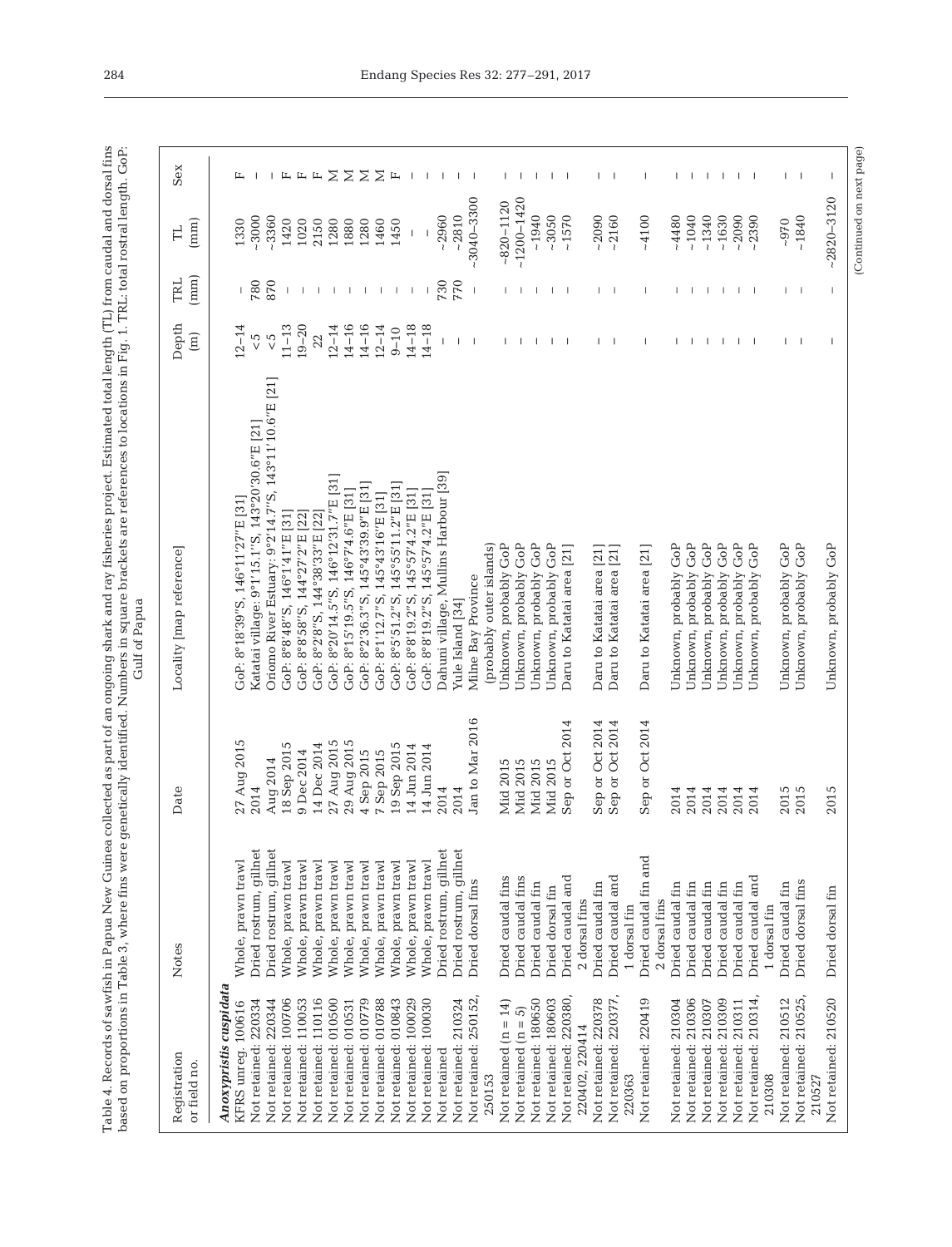| Registration<br>or field no.                                    | Notes                                            | Date                                 | Locality [map reference]                                                          | Depth<br>$\boxed{\Xi}$ | (mm)<br>TRL           | (mm)<br>H          | Sex    |
|-----------------------------------------------------------------|--------------------------------------------------|--------------------------------------|-----------------------------------------------------------------------------------|------------------------|-----------------------|--------------------|--------|
| Not retained: 210383<br>Not retained: 210302<br>Pristis clavata | Dried caudal fin<br>Dried caudal fin             | Sep or Oct 2014<br>2014              | Unknown, probably GoP<br>Daru to Katatai area [21]                                | Ï<br>I                 | I<br>I                | ~1730<br>$-3030$   | I<br>I |
| Not retained: 100036<br>Jnreg. 200629<br>Pristis pristis        | Dried rostrum, gillnet<br>Whole, prawn trawl     | Caught in 2015<br>15 Jun 2014        | Buin [57]: stored in fisheries office in Buka<br>GoP: 8°5'9"S, 145°40'22.2"E [31] | $16 - 23$<br>I         | 720<br>$\overline{1}$ | $-3000$<br>3490    | Σ<br>I |
| Not retained: 220343<br>Not retained: 220382                    | Iried rostrum, gillnet<br>Dried rostrum, gillnet | Sep or Oct 2014<br>Sep or Oct 2014   | Oriomo River Estuary: 9°2'14.7"S, 143°11'10.6"E [21]<br>Daru to Katatai area [21] | $\frac{5}{5}$<br>I     | 760<br>610            | $-3170$<br>$-2640$ | I      |
| Not retained: 210303<br>Pristis zijsron                         | Dried caudal fin                                 |                                      | Jnknown, probably GoP                                                             | Ī                      |                       | $-4730$            |        |
| Not retained: 180627                                            | <b>Dried</b> caudal fin                          | 2015<br>2015<br>2015<br>2015<br>2015 | Jnknown, probably GoP                                                             |                        |                       | $-4850$            | I      |
| Not retained: 210508                                            | Oried caudal fin                                 |                                      | Jnknown, probably GoP                                                             |                        | I                     | $-4930$            | I      |
| Not retained: 210528                                            | Oried caudal fin                                 |                                      | Jnknown, probably GoP                                                             |                        | I                     | $-4930$            | I      |
| Not retained: 180623                                            | Oried caudal fin                                 |                                      | Jnknown, probably GoP                                                             |                        | I                     | $-5240$            | ı      |
| Not retained: 210507                                            | Dried caudal fin                                 |                                      | Jnknown, probably GoP                                                             |                        |                       | $-6420$            | I      |
| Not retained: 180601,<br>180631                                 | Dried dorsal fins                                |                                      | Unknown, probably GoP                                                             |                        | I                     | $-3900$            |        |
| Not retained: 220360,<br>220391                                 | Dried dorsal fins                                | 2014                                 | Daru to Katatai area [21]                                                         | I                      | I                     | $-2270$            | I      |

Table 4 (continued) Table 4 (continued) rogu), 346 km from the sea. Given that *P. zijsron* is normally found in coastal waters and not far into rivers (Stevens et al. 2005), the *P. zijsron* rostrum (CAS SU 40592) was possibly collected or acquired near the mouth of the Sepik River. Alternatively, it could have been collected from near Madang and Sek, the only other 2 PNG localities sampled during this expedition; however, Sepik River is hand written on the rostrum itself.

The first detailed list of the fishes of New Guinea (Munro 1958) included *Pristis microdon* based on the Korogu record of Herre (1936). Munro (1964) listed 2 species of sawfish, *Pristiopsis leichhardti* and *Pristi opsis microdon*, which occurred in southern and northern New Guinea, respectively. The comprehensive guide to fishes in Munro (1967) included treatments for these 2 species, both of which are now synonomised with *Pristis pristis*. The treatments for both species refer to the anteriorly placed first dorsal fin (relative to the pelvic fins) which confirms they both refer to *P. pristis*. The separation of the 2 'species' was originally based on the free rear tip of the second dorsal fin reaching the caudal fin in *P. leichhardti* or well separated in *P. microdon* (see Munro 1967). It is possible this observation was an artefact of comparing different size classes (with damaged free rear tips in some specimens) or intraspecific variation.

Many of the literature sources examined include records of *P. microdon* in the catches (e.g. Hinton 1967, Glucksman 1969, Haines 1979, Chapau & Op nai 1983), but the identity of the species cannot be confirmed in most cases. In other sources, the catches included only reference to sawfish without specific species being mentioned (e.g. Rapson & McIntosh 1971, Anonymous 1972, Burton 1995).

Filewood (1973) produced the first detailed key to the elasmobranchs of PNG, but unfortunately this was never published and thus only used by those who had access to the few copies available. The key included the first mention of the species *Platypristis cuspidatus* (= *A. cuspidata*) and *Pristis zijaron* (= *P. zijsron*), as well as *P. microdon* (= *P. pristis*) but did not include *P. clavata*. Confidence can be placed on the identity of *P. zijsron* in Filewood (1973) as the key difference provided is the unequal spacing of the rostral teeth (i.e. wider spacing at the base and closer together at the tip), which is the key character for this species. The records of *P. cuspidatus* and *P. microdon* can also be confirmed from the information provided, i.e. origin of first dorsal opposite or behind pelvic origin versus well before. However, there is an error in one character difference in the key, with the lack of a distinct ventral caudal lobe attributed to *P. cuspidatus*.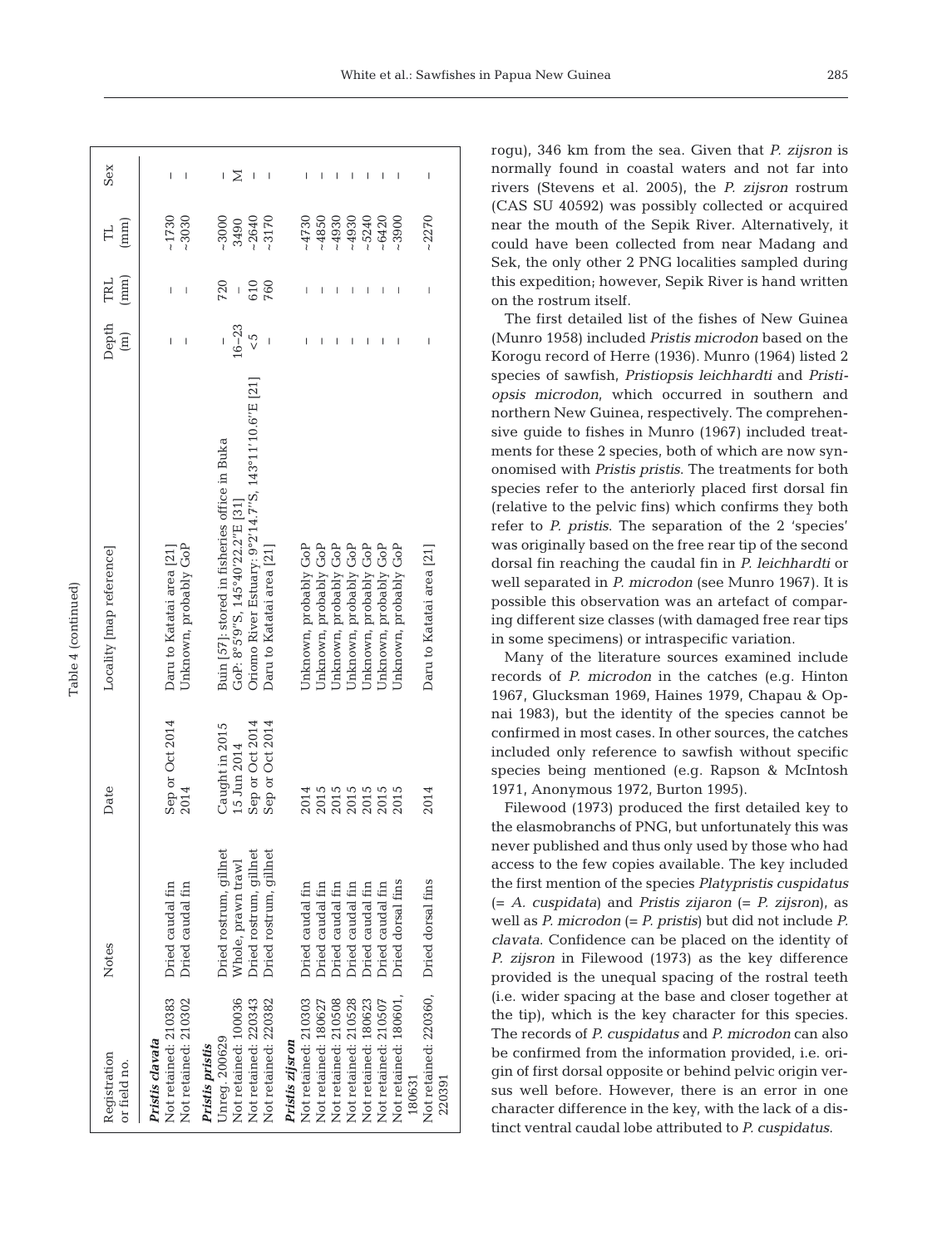Depth of Agriculture, Stock and Fisheries (1973) was the first survey report to record more than one species of sawfish, with both *P. microdon* and *P. clavata* caught during gillnet surveys at the mouth of the Morehead River in Western Province. In this survey report, only a single *P. microdon* was recorded, but *P. clavata* was abundant at this location and at the mouth of the Bensbach River. Although *P. clavata* was reported to be abundant, it is not possible to confirm the identifications of these records. As these records could also refer to *A. cuspidata* or *P. zijsron*, this identification must be treated with caution.

It is important to note that in a number of studies, sawfish were recorded as being abundant in the catches or common according to villagers in the areas visited. For example, Haines (1979) found that sawfish were common in the Purari-Kikori delta region with between 5 and 10 ind. per catch in coastal areas of the Purari and 1 to 4 ind. per catch in coastal areas and side branches of the Kikori. Likewise, Roberts (1978) reported that *P. microdon* (= *P. pristis*) was common in the Middle Fly River.

#### **Fisheries catches**

The largest catch records of sawfish in the available literature are from the trial fishery surveys, which used Taiwanese drift gillnets in the Gulf of Papua in October and December 1976 and January 1977 (Chapau & Opnai 1983). During these trial surveys, *Pristiopsis microdon* (= *P. pristis*) accounted for 30.1% by weight and 2.7% by number of the total catch. In December 1976, 57 ind. were recorded with a combined weight of 4500 kg, and in January 1977, 189 ind. were recorded with a combined weight of 12 382 kg. These equate to an average weight per individual of 69 kg. The majority of the sawfish were caught in the shallower sets (7 to 15 m depth) near the mouth of the Fly River. The gillnets used in these surveys were 3440 m long and 14 m deep with 15.2 cm mesh (Chapau & Opnai 1983), thus touching the bottom at these depths. The identity of the species of sawfish involved is not possible to determine and likely consisted of multiple species in the total catch.

Subsequent commercial fishing commenced in mid- 1980 with 5 Taiwanese drift gillnet fishing vessels operating through 1981, dropping to 2 vessels in 1982. The nets used by the commercial vessels were 9000 m long, 12 m deep with 17.8 cm mesh and were suspended 5 to 6 m below the surface (Chapau & Opnai 1983). The 1981 and 1982 commercial data

showed total catches of 810 and 405 t, respectively, with *Pristiopsis* spp. comprising 5% of the catch by weight. This corresponds to about 60.7 t of sawfish caught during this period, which equates to ~880 ind. based on the average weight of 69 kg from the 1976/1977 survey data. No other data is available after this period, but drift gillnetting came under increasing scrutiny in the South Pacific in 1989 (Stewart 1990) and ceased in 1993 (Anas et al. 2000).

Sawfish are currently recorded in the bycatch of the prawn trawlers operating in the Gulf of Papua (see e.g. Table 4). Surveys to assess the viability of establishing prawn trawling in PNG commenced in the mid-1950s (Rapson 1955) and surveys in the mid-1960s showed there were commercial quantities of prawns in the Gulf of Papua. Rapson & McIntosh (1971) reported sawfish present in prawn trawls be tween Iokea and Orokolo Bay during surveys conducted in February 1963. The commercial Gulf of Papua fishery commenced in 1969 (Evans et al. 1995), and from 1990 to 2011 the number of vessels operating in this fishery ranged from 1 to 18 (mean: 9.8) (Liviko 2012). No previous detailed surveys have been undertaken on the prawn trawl bycatch, but sawfish are likely to be regularly caught in this fishery. In the current study, observer data was collected from 7 prawn trawl fishing trips in the Gulf of Papua between June 2014 and September 2015, representing 403 trawl shots and 1273 h of trawling. Observers recorded 1 *P. pristis* of 3490 mm TL and 11 *A. cuspidata* ranging from 1020 to 2150 mm TL (Table 4).

Coastal artisanal fisheries also catch sawfish. In the Middle Bensbach River, sawfish are caught by the Wartha people. The flesh is eaten locally and fins are sold to Indonesian merchants at Sota in West Papua (Hitchcock 2002). Customary cross-border trade is allowed under a treaty between PNG and Indonesia as long as traded goods are not prohibited in either country (Hitchcock 2002). However, according to Government Regulation of the Republic of Indonesia (Number 7) 'Concerning the Conservation of Plant and Animal Species' (www.profauna.net/id/regulasi/ pp-7-1999-tentang-pengawetan-jenis-tumbuhan-dansatwa), all species of the genus *Pristis* have been protected in Indonesia since 1999. Sawfish have also been reported to have been caught by villagers in the Sepik River (e.g. Coates 1983b), Ramu River (e.g. Allen & Coates 1990), the Purari-Kikori delta (e.g. Haines & Stevens 1983) and Bougainville (Loop 2015). During surveys of fishing villages in Daru and Katatai (Western Province) conducted in late 2014, all 4 species of sawfish were observed from gillnet catches (see Table 4). Examination of dried fins from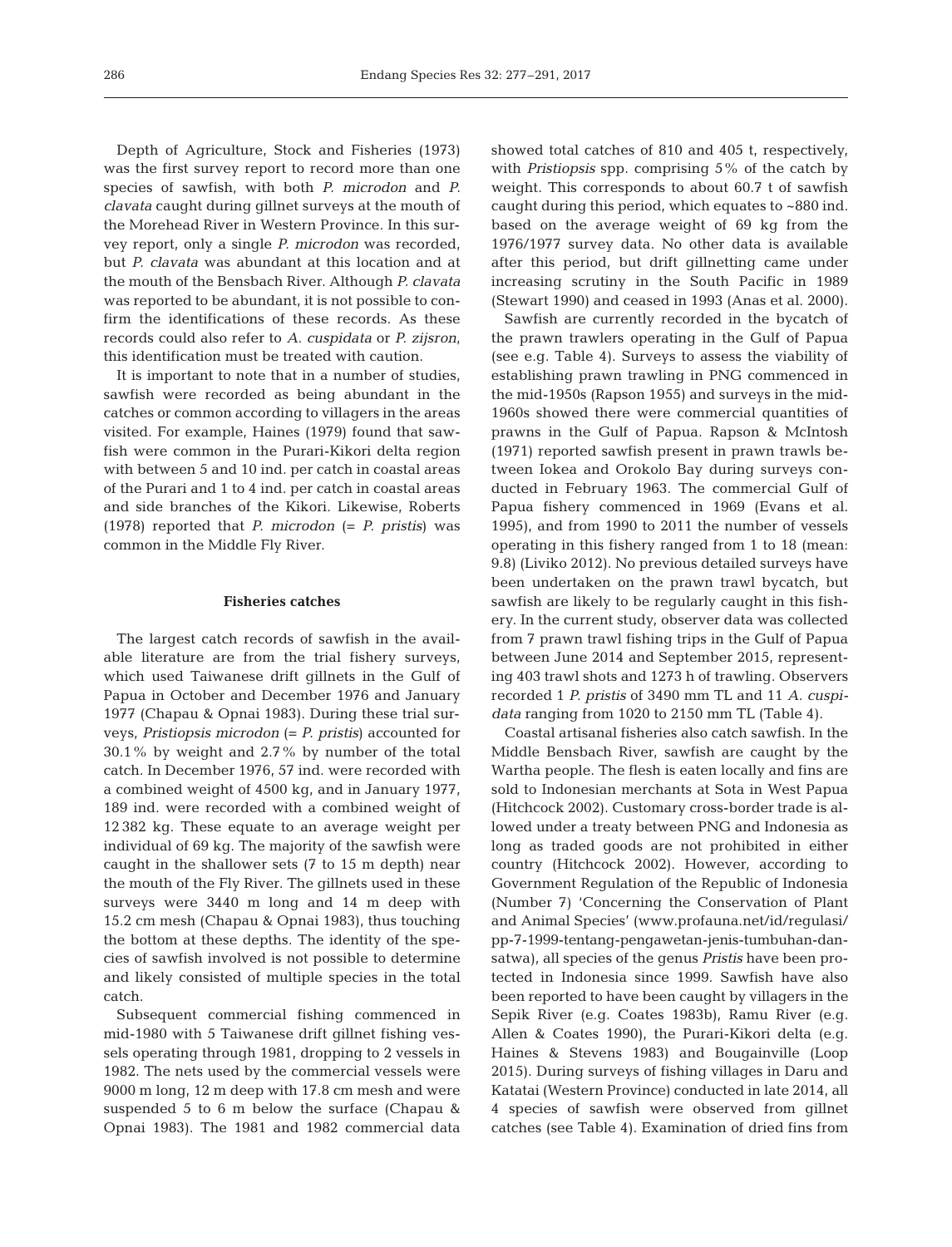fish buyers in Port Moresby found that sawfish fins were commonly present (see Table 4; based on genetic identifications), but catch details were not available and thus the records could have been from either trawl or coastal artisanal fisheries. Most recently, dorsal fins from a single *A. cuspidata* of ~3 m TL were recorded from a batch of dried fins examined in Alotau, Milne Bay Province (Table 4). These fins come into Alotau from across the Milne Bay Province so no precise location data could be obtained.

In total, 56 *A. cuspidata* were recorded in the current study, ranging in length from ~970 to ~4480 mm TL (Table 4). Two *P. clavata* were recorded with estimated lengths of ~1730 and ~3030 mm TL. Four *P. pristis* were recorded with lengths between ~2640 and 3490 mm TL and 10 *P. zijsron* were recorded with estimated lengths between ~2270 and ~6420 mm TL (Table 4). The largest individuals recorded for *A. cuspidata* and *P. zijsron* were based on dried fins, and the proportions used to estimate their total lengths (Table 3) were based on a single juvenile individual for each species. Thus, ontogenetic differences have not been taken into account and the estimates could be over- or underestimates.

ern PNG). He visited the Ramu River in both 1896 and 1899 (van Steenis Kruseman 1959), which is likely when this specimen was collected.

The majority of the KFRS sawfish specimens (i.e. 35 out of 48 presumed rostra) are no longer present in this collection and must be considered lost. They are still included in Table 2 as they represent important geographical and temporal records. Although the identification of the lost specimens cannot be confirmed, much of the collection was either collected or examined by W. Filewood in the 1960s and 1970s and thus identifications can be considered relatively accurate. Excluding the lost specimens, a total of 3 *A. cuspidata*, 1 *P. clavata*, 32 *P. pristis* and 3 *P. zijsron* were recorded in collections (Table 2). A number of the specimens were collected from locations where sawfish had not been previously recorded, e.g. Nigoherm Islands (Manus Province), Warangoi River (East New Britain), Aiome (Ramu River), Seeadler Harbour (Manus Island) and Balimo (Fly River delta).

## **DISCUSSION**

#### **Cultural significance**

#### **Sawfish in collections**

Specimens of sawfish collected from PNG deposited in the various biological collections around the world are compiled in Table 2. The oldest collected sawfish specimen from PNG is ZMB 14507; this re cord consists of the rostrum and cranium (jaw attached), stomach, and gills and scapulocoracoid of a ~938 mm TL *P. pristis*. The collector was Dr. Carl Adolf Georg Lauterbach, a famous botanist who led several expeditions to German New Guinea (north-

Sawfish hold cultural significance in various parts of PNG. Villagers along the Sepik River are said to believe that sawfish spirits 'will punish people who break fishing taboos by unleashing destructive rainstorms' (McDavitt 1996). Some Iatmul clans in the Middle Sepik River use sawfish rostra as a totem and decorated rostra form part of dance costumes. One such example of a decorated rostrum, deposited in Museum Victoria in Australia (Item X 32276), is a painted *Pristis pristis* rostrum collected from the Middle Sepik River in 1920 (Fig. 2). Another example is a



Fig. 2. Painted sawfish rostrum; part of a mask costume. Iatmul, Middle Sepik, Papua New Guinea. Acquired between 1915 and 1920. Australian War Museum Collection, on loan. Source Museum Victoria (X32276). Photograph by Jon Augier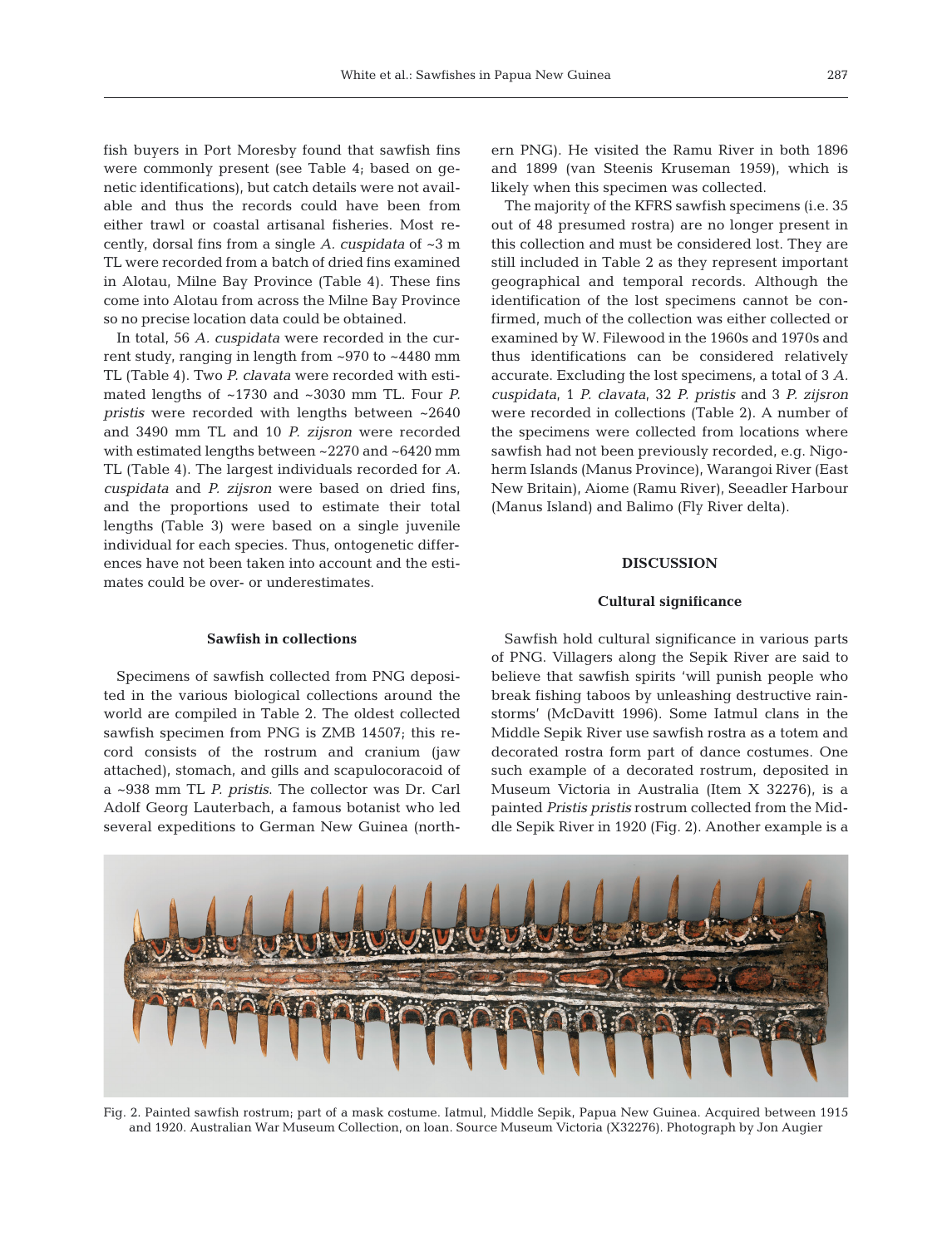

Fig. 3. Decorated rostrum which has been incorporated into a dance mask, deposited in the Ethnologisches Museum der Staatlichen Museen zu Berlin (Tanzmaske - Ident. Nr. VI 48057). Photo: Ethnologisches Museum Staatliche Museen zu Berlin

decorated rostrum which has been incorporated into a dance mask, housed at the Ethnologisches Museum der Staatlichen Museen zu Berlin (Tanzmaske – Ident. Nr. VI 48057) (Fig. 3). Sawfish are depicted on carvings in some locations, particularly in the Sepik River where sawfish heads are sometimes carved on shields (e.g. www.art-pacific.com/artifacts/nuguinea / shields/shieldso.htm) and masks (e.g. www.art-pacific. com/artifacts/nuguinea/sepikriv/sepiklow/sepiklow. htm). Sawfish rostra have also been used as weapons in PNG (McDavitt 1996). There are several records of swords made out of sawfish rostra where the base is cut down to form a handle (see Fig. 162 in Cowper 1906). Two similar such swords are also in the McGregor collection of the University of Aberdeen's Human Culture Collection (registration ABDUA 57939).

#### **Evidence of declines in sawfish populations in PNG**

The first indication of declines in sawfish in PNG was documented in Burton (1995), during an interview with the Mipan villagers in the Middle Fly River in March 1994. The interviewees stated that sawfish (local name 'katoga') are now absent from the area, which they attributed to overfishing, possibly from cross-border fishers. Swales (2002) reported that *P. pristis* is less frequently caught in main channel sites of the Upper and Middle Fly River. Storey et al. (2009) reported that although *P. pristis* was once common in the Middle Fly, it has not been seen upstream of Everill Junction for at least 15 yr. In contrast, it was still common downstream of Everill Junction and also

in the Strickland River. Everill Junction is a major point of dilution for the mining run-off coming from the Ok Tedi mine site (see below), thus it is possible that sawfish are avoiding the areas upstream in the Middle Fly (Storey et al. 2009). However, increased gillnetting in the Middle Fly by local villagers and possibly Indonesian refugees is likely a major reason for these declines.

The Ok Tedi mine is one of the largest copper mines in the world and commenced operations in 1984. Due to the high rainfall in the area of operation, it is not possible to construct tailings dams; thus tailings and waste rock are discharged into the local waterways which feed into the Fly River system (Swales et al. 2000). This has led to increased river bed aggradation resulting in the loss of habitat for fish. This, combined with elevated levels of dissolved and particulate copper from mining activities, has possibly affected sawfish in the Upper and Middle Fly River. Increase aggradation of the riverbed of up to 3 m in the Middle Fly River has likely also affected the prey items of *P. pristis*, including freshwater prawns *Macrobrachium* spp. (Storey et al. 2000).

In Lake Murray, Taniuchi et al. (1991) caught 23 *P. pristis* over a week-long period in 1989, but the species has not been seen in that area for at least the last 4 yr (G. Barmby pers. comm.). In the Sepik River, Herre (1936) reported sawfish as being common, but despite rostra seen in many villages, Coates (1983a) did not record sawfish in their survey catches and Coates (1987) considered sawfish rare in the Sepik River. However, it is not possible to determine whe ther there has been a decline in the Sepik River given the lack of substantiated data. Both of these river systems lack an estuary in contrast to the southern PNG rivers, thus limiting critical habitat for sawfish. One of the authors of this paper (R. R. Mana) observed many rostra, some over 1 m in length, at Marienburg (a Catholic mission close to Imbuando village) in the 1970s, but they have rarely been seen there since the 1980s.

The historical data presented in this study are thus important for highlighting the pre-mining range of sawfish in the Fly and other systems in PNG.

## **Size information**

Last & Stevens (2009) reported that *A. cuspidata* attains lengths of 3500 mm TL, with records of 6000 mm TL doubtful. Two specimens were recorded in this study with estimated lengths exceeding 4000 mm TL (~4100 and ~4480 mm TL). Likewise,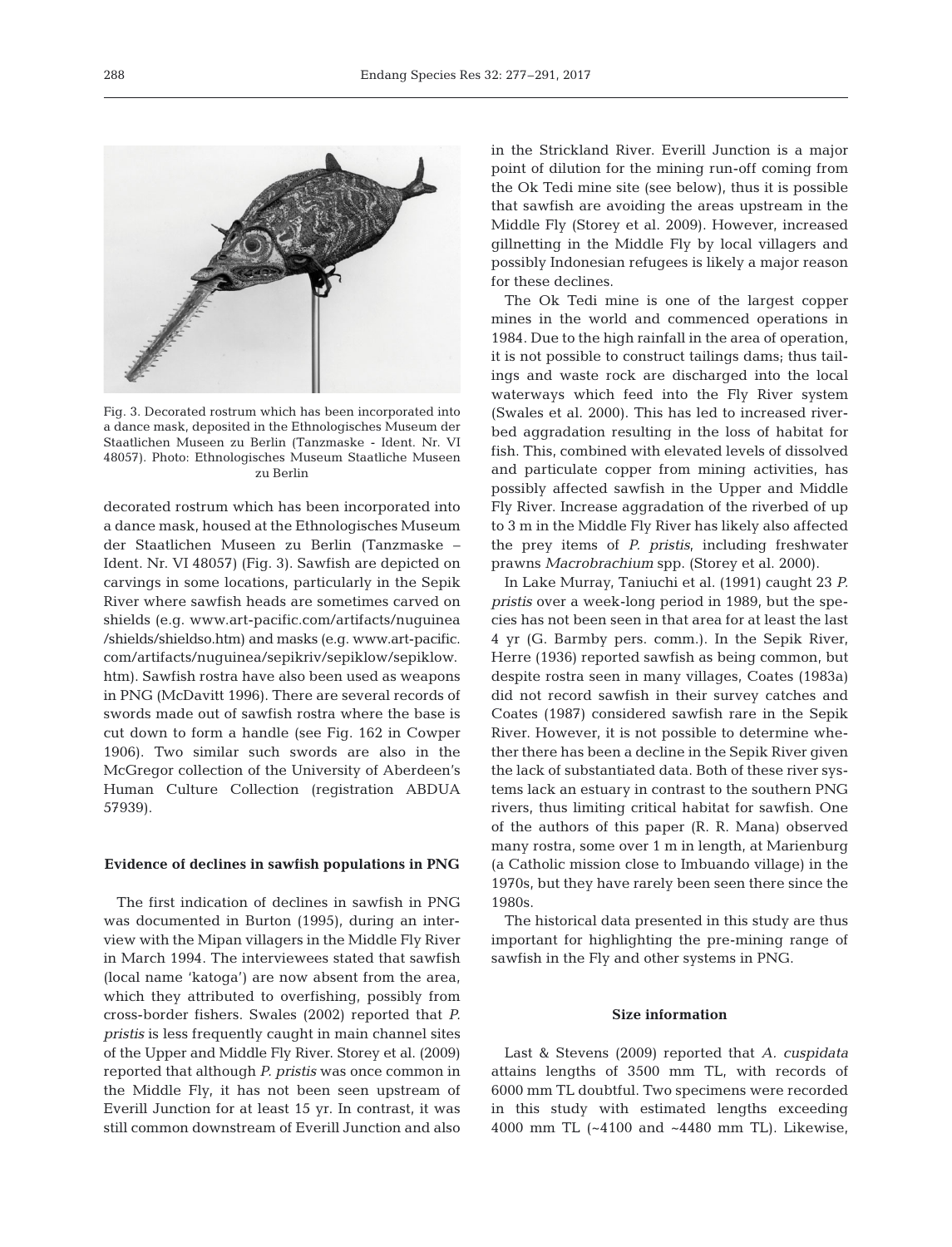Last & Stevens (2009) stated that *P. zijsron* can attain lengths of at least 5300 mm TL, but was reported to have reached at least 7300 mm TL. Thus, the record of a ~6420 mm TL individual in this study represents one of the largest specimens recorded for this species. *Pristis clavata* was reported to attain lengths of 3100 mm TL (Last & Stevens 2009), close to the ~3030 mm TL individual recorded in this study. Al though these estimates must be treated with caution (as they are based on fin measurements), it is interesting to note that for 3 of the 4 species of sawfish, very large individuals close to the maximum known sizes are still present in PNG waters.

#### **Positive news for sawfish in PNG**

Although there appear to have been documented declines of sawfish in some parts of PNG, it is not all bad news. The huge delta regions in the Gulf of Papua, e.g. Purari-Kikori and Fly, provide an expansive area of suitable habitat for sawfish in combination with a relatively low human population, and thus low overall fishing pressure. The recording of all 4 species of sawfish in artisanal catches during a weeklong survey to Daru and Katatai (Western Province) in October 2014 provides evidence that the species are still common in that area, despite this being more heavily fished than much of the Gulf of Papua inshore region. Recent surveys also highlighted that *P. clavata* is still present, even though it had been considered possibly extinct from PNG (Dulvy et al. 2016). While that species once had a wide range in the Indo-West Pacific (Dulvy et al. 2016), the PNG observations in fact represent the only recent records of the species outside of Australia.

Jenkins (2000) reported possibly unharvested populations of *P. pristis* in Lake Lalili in West New Britain. They could also be distributed widely throughout the rivers of West New Britain. Sport fishers from the Baia Lodge in West New Britain reported seeing sawfish near river mouths leading up to the new moon between May and November, just before baitfish enter the rivers (R. Reimann pers. comm.). The southern coast of New Britain is poorly surveyed and could also represent an important area for sawfish.

Northern Australia is considered to be the last stronghold for the 4 species of sawfish that occur in the Indo-Pacific (Phillips et al. 2011, Dulvy et al. 2016). A detailed investigation into the current status of sawfish in PNG is urgently required to determine whether PNG may also be a stronghold for one or more sawfish species, not only regionally, but globally.

# **CONCLUSIONS**

The information compiled and produced in this study provides a strong baseline from which more detailed studies of the status of sawfish in PNG can be undertaken. This study highlighted a number of critical areas for sawfish in PNG, in particular the Purari-Kikori delta system, Fly and Strickland Rivers (including Lake Murray), Western Province coastal areas (Katatai to mouth of Bensbach), Sepik and Ramu Rivers, Bougainville and West New Britain. These critical areas need to be thoroughly surveyed to determine the abundance and exploitation of sawfish in those areas. Obtaining detailed information on the cultural and socioeconomic value of sawfish to local communities is also paramount. Furthermore, improving the capacity for PNG researchers to de velop and maintain a focused research effort on sawfishes will be crucial. Realising these aims will benefit the implementation of a global strategy for sawfish conservation (Harrison & Dulvy 2014).

Acknowledgements. The current PNG shark and ray biodiversity project was funded by the Australian Centre for International Agricultural Research (ACIAR), PNG National Fisheries Authority (NFA) and the Commonwealth Scientific Industrial Research Organisation (CSIRO). Thanks go to Chris Barlow and Jes Sammut (ACIAR), Leban Gisawa, Brian Kumasi, Luanah Yaman, Thomas Usu and Leontine Baje (NFA), and Daniel Gledhill and David Smith (CSIRO) for their support. The authors thank the following museum staff for providing access to sawfish specimens and assistance during visits or by email: Mark McGrouther (AMS), Jeff Johnson (QM), Alastair Graham and John Pogonoski (CSIRO), Jeff Williams (USNM), Alfred Ko'ou (UPNG), Ralf Thiel, Matthias Stehmann and Simon Weigmann (ZMH), Peter Bartsch (ZMB), and Dave Catania (CAS). We thank the following people for their assistance in the field: Benthly Sabub, Rickson Lis and Kevin Atana (NFA), Jonathan Smart (JCU) and Simon Vieira (doMar Research). We thank the fishers of the prawn trawl vessels and special thanks to the NFA on-board fisheries observers who collected data and tissue samples for sharks and rays. We gratefully acknowledge the input and assistance of the people at the various villages and buyers at the locations visited, in particular the village of Katatai in Western Province, Philamarine fish buyer in Daru, United Seafoods fish buyer in Port Moresby and AsiaPac fish buyer in Alotau; without their assistance and willingness to provide information and data, we could not have collected so much valuable data. We also thank Louise Conboy (CSIRO) for assistance with genetic identification of the contemporary fin samples; Madeline Green (UTas, CSIRO) for reviewing and commenting on an earlier draft of the manuscript; Museum Victoria for allowing use of the decorated rostrum image; Garry Barmby (Angling Adventures), Garrick Hitchcock (Arafura Consulting), Ray Moore (retired), Riccard Reimann (Baia Sportsfishing), and Christian Döehler and Nicholas Evans (ANU) for providing important anecdotal or historical information; Hans Paepke, Hans-Ulrich Raake and Johanna Kapp (ZMB) for providing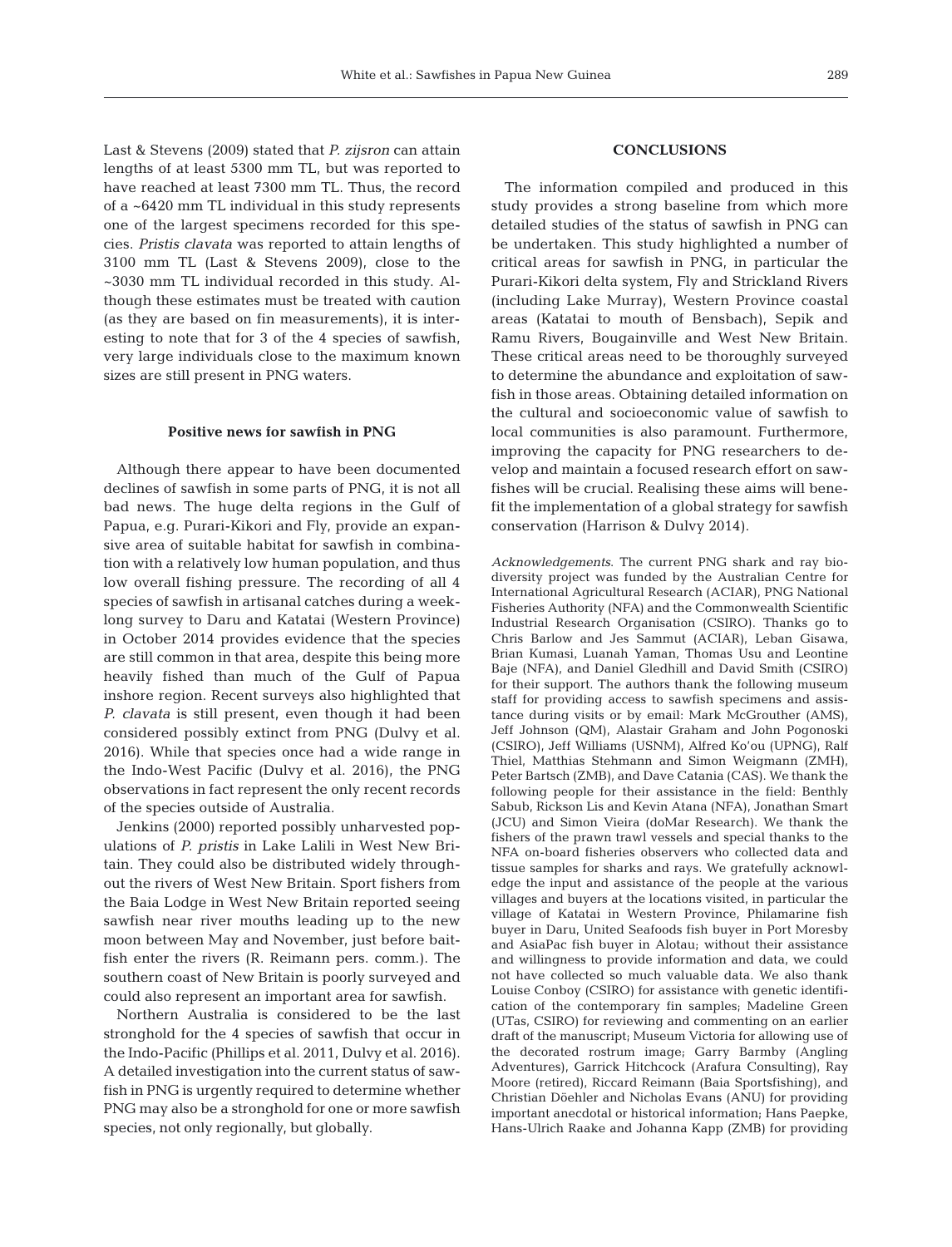collection information for the oldest PNG sawfish specimens; and Dean Grubbs (Florida State University) and Gregg Poulakis (Florida Fish and Wildlife Conservation Commission) for organising the special sawfish issue and symposium at the American Elasmobranch Society Conference 2016. P.M.K. was supported by the Marine Biodiversity Hub, a collaborative partnership supported through funding from the Australian Government's National Environmental Science Program (NESP).

#### LITERATURE CITED

- Allen GR, Coates D (1990) An ichthyological survey of the Sepik River, Papua New Guinea. Rec Aust Mus Suppl 34: 31−116
- Allen GR, Parenti LR, Coates D (1992) Fishes of the Ramu River, Papua New Guinea. Ichthyol Explor Freshwat 3: 289−304
- Anas A, Kumoru L, Lokani P (2000) Status of coral reef fisheries: statistics, fishing-gears and impacts. In: Munday PL (ed) The status of coral reefs in Papua New Guinea. Global Coral Reef Monitoring Network (GCRMN) Report, Port Moresby
- Aufenanger H (1970) Myths and beliefs from prehistoric times at the Lower Sepik River, New Guinea. Asian Ethnol 29: 133−175
- [Berra TM, Moore R, Reynolds LF \(1975\) The freshwater](https://doi.org/10.2307/1442885) fishes of the Laloki River system of New Guinea. Copeia 1975: 316−326
	- Burton J (1995) Middle Fly and north Morehead area study. Ok-Fly Social Monitoring Project Report No. 10. Pacific Social Mapping, Canberra
	- Chapau MR, Opnai JL (1983) Shark fishery of the Gulf of Papua. Report 83-09, Fisheries Research and Surveys Branch, Department of Primary Industries, Port Moresby
	- Coates D (1983a) Notes on miscellaneous fish species from the Sepik River, roundwaters and floodplain. Report 83- 12, Fisheries Research and Surveys Branch, Department of Primary Industries, Port Moresby
	- Coates D (1983b) Raw data and preliminary analysis of gillnet catches from the Sepik River, roundwaters and floodplain. Report 83-16, Fisheries Research and Surveys Branch, Department of Primary Industries, Port Moresby
	- Coates D (1987) Consideration of fish introductions into the Sepik River, Papua New Guinea. Aquacult Fish Manage 18: 231−241
- [Coates D \(1993\) Fish ecology and management of the Sepik-](https://doi.org/10.1007/BF00007528)Ramu, New Guinea, a large contemporary tropical river basin. Environ Biol Fishes 38: 345−368
	- Cowper HS (1906) The art of attack. Being a study in the development of weapons and appliances of offence, from the earliest times to the age of gunpowder. W Holmes Printers, London
	- Dept of Agriculture, Stock and Fisheries (1972) Ramu River survey. Unpublished report, Department of Agriculture, Stock and Fisheries, Port Moresby
	- Dept of Agriculture, Stock and Fisheries (1973) Report on a fisheries survey of the coastal area from Sigabadu village, 45 miles W of Daru, to the West Irian border. Unpublished report, Department of Agriculture, Stock and Fisheries, Port Moresby
- [Dulvy NK, Fowler SL, Musick JA, Cavanagh RD and others](https://doi.org/10.7554/eLife.00590) (2014) Extinction risk and conservation of the world's sharks and rays. eLife 3:e00590
- [Dulvy NK, Davidson LNK, Kyne PM, Simpfendorfer CA,](https://doi.org/10.1002/aqc.2525) Harrison LR, Carlson JK, Fordham SV (2016) Ghosts of the coast:global extinction risk and conservation of sawfishes. Aquat Conserv 26: 134−153
	- Evans CR, Opnai LJ, Kare BD (1995) Research and management of the industrial prawn fishery of the Gulf of Papua. South Pacific Commission SPC/FAA workshop on the management of South Pacific inshore fisheries, 26 June to 7 July 1995, Noumea, New Caledonia
- [Faria VV, McDavitt MT, Charvet P, Wiley TR, Simpfendorfer](https://doi.org/10.1111/j.1096-3642.2012.00872.x) CA, Naylor GJP (2013) Species delineation and global population structure of Critically Endangered sawfishes (Pristidae). Zool J Linn Soc 167: 136−164
	- Filewood LWC (1973) Guide to elasmobranch key, with notes on collection of data. Unpublished report, Department of Primary Industries and Fisheries, Port Moresby
	- Fricke R, Eschmeyer WN (2016) Guide to fish collections. http://researcharchive.calacademy.org/research/ichthyo logy/catalog/collections.asp (accessed 9 Aug 2016)
	- Frielink AB Jr (1983) A socio-economic study of the artisanal fisheries in the delta of the Gulf Province Papua New Guinea. Report 83-12, Fisheries Research and Surveys Branch, Department of Primary Industries, Port Moresby
	- Glucksman J (1969) Preliminary survey, Lake Murray, 24– 29th November, 1969. Unpublished report, Department of Agriculture, Stocks and Fisheries, Konedobu
	- Haines AK (1977) Fish and fisheries of the Purari River and delta. In: Purari River (Wabo) Hydroelectric Scheme Environmental Studies, Vol 1. Office of Environment and Conservation and the Department of Minerals and Energy, Konedobu
	- Haines AK (1978/1979) The subsistence fishery of the Purari Delta. Sci New Guinea 6: 80−95
	- Haines AK (1979) An ecological survey of the Lower Purari River System, Papua New Guinea. In: Purari River (Wabo) Hydroelectric Scheme Environmental Studies, Vol. 6. Office of Environment and Conservation, Waigani and Department of Minerals and Energy, Konedobu
	- Haines AK, Stevens RN (1983) Subsistence and coastal fisheries. In:Petr T (ed) The Purari — tropical environment of a high rainfall river basin. Dr W Junk Publishers, The Hague, p 385−408
	- Harrison LR, Dulvy NK (eds) (2014) Sawfish: a global strategy for conservation. IUCN Species Survival Commission's Shark Specialist Group, Vancouver
	- Herre AWCT (1936) Fishes of the Crane Pacific expedition. Field Museum of Natural History Zoology Series, Vol 21. Field Museum Press, Chicago
	- Hinton A (1967) Fisheries survey Kemp Welch River. Unpublished report, Division of Fisheries, Konedobu
	- Hitchcock G (2002) Fish fauna of the Bensbach River, southwest Papua New Guinea. Mem Queensl Mus 48: 119−122
	- Hitchcock G (2004) Wildlife is our gold: political ecology of the Torassi River borderland, southwest Papua New Guinea. PhD thesis, The University of Queensland, Brisbane
	- Hyslop EJ (1996) Species composition of the fish catch of the Angabanga River, Papua New Guinea. Sci New Guinea 22: 3−8
	- Ishihara H, Taniuchi T, Shimizu M (1991) Sexual dimorphism in number of rostral teeth in the sawfish, *Pristis microdon* collected from Australia and Papua New Guinea. Univ Mus Univ Tokyo Nat Cult 3:83-89
	- IUCN (2016) The IUCN Red List of Threatened Species, version 2016.1. www.iucnredlist.org (accessed 8 August 2016)